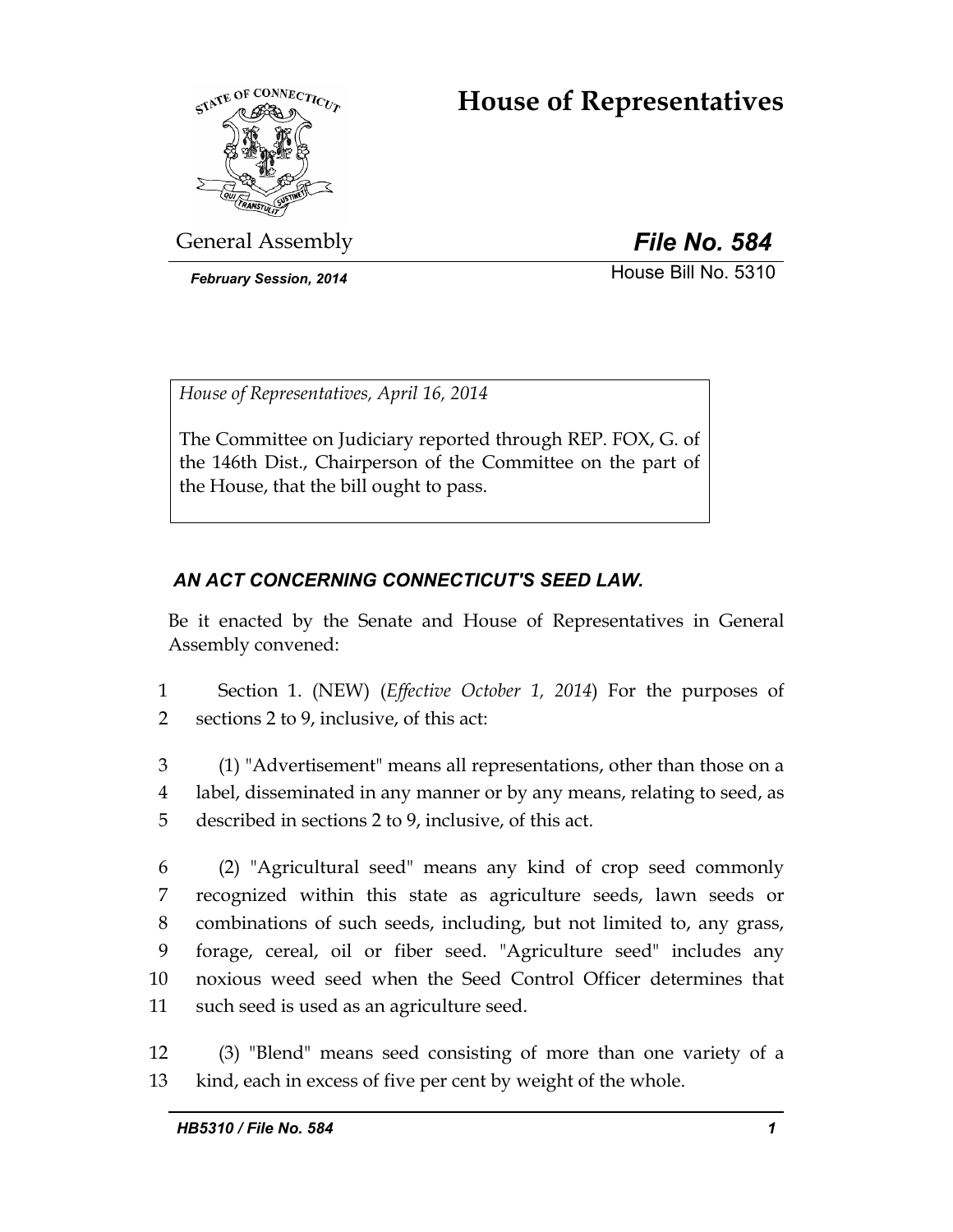14 (4) "Brand" means a word, name, symbol, number or design used to 15 identify seed of one person and distinguish it from seed of another 16 person.

17 (5) "Certifying agency" means (A) any agency authorized under the 18 laws of any state, territory or possession of the United States to 19 officially certify seed and that has standards and procedures approved 20 by the United States Secretary of Agriculture to assure the genetic 21 purity and identity of the seed certified, or (B) an agency of a foreign 22 country determined by the United States Secretary of Agriculture to 23 adhere to procedures and standards for seed certification comparable 24 to those adhered to, generally, by agencies described in subparagraph 25 (A) of this subdivision.

26 (6) "Complete record" means any and all information that relates to 27 the origin, treatment, germination, purity, kind or variety of each lot of 28 agricultural seed sold in this state, or that relates to the treatment, 29 germination, kind or variety of each lot of vegetable or flower seed 30 sold in this state, including, but not limited to, seed samples and 31 records of declarations, labels, purchases, sales, conditioning, bulking, 32 treatment, handling, storage, analyses, tests or examinations.

33 (7) "Conditioning" means drying, cleaning, scarifying and other 34 operations that could change the purity or germination of a seed and 35 that requires the seed lot to be retested to determine the label 36 information.

37 (8) "Dormant" means viable seed, excluding hard seed, that fail to 38 germinate when provided the specified germination conditions for the 39 kind of seed in question.

40 (9) "Flower seeds" means seeds of herbaceous plants grown for their 41 blooms, ornamental foliage or other ornamental parts and commonly 42 known and sold under the name of "flower" or "wildflower" seeds in 43 this state.

44 (10) "Genuine grower declaration" means a statement signed by the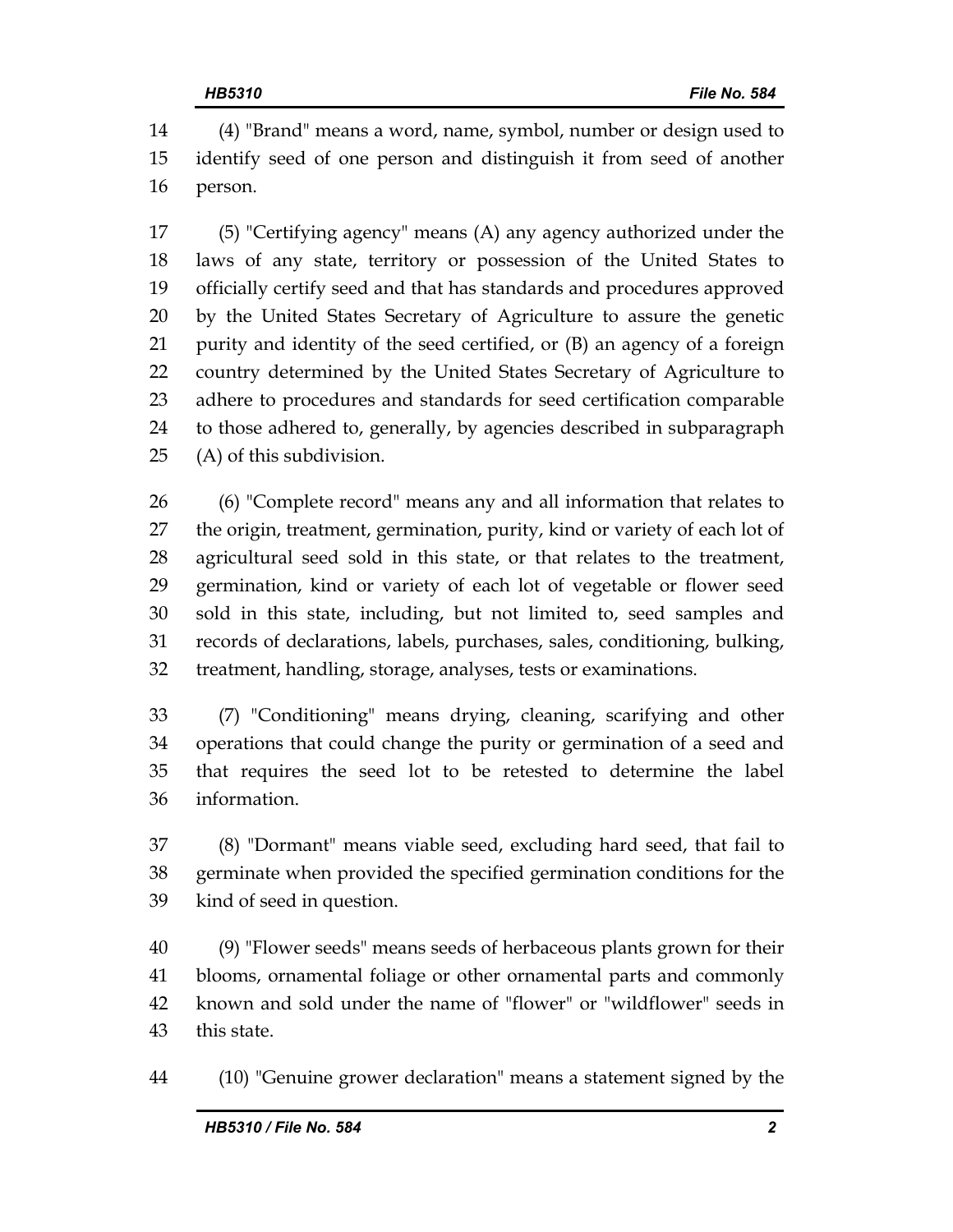45 grower that provides for each lot of seed: (A) The lot number, (B) kind, 46 (C) variety, if known, (D) origin, (E) weight, (F) year of production, (G) 47 date of shipment, and (H) to whom such shipment was made.

48 (11) "Germination" means the emergence and development from the 49 seed embryo of essential structures that, for the kind of seed in 50 question, are indicative of the ability to produce a normal plant under 51 favorable conditions.

52 (12) "Hard seeds" means seeds which remain hard at the end of the 53 prescribed test period because they have not absorbed water due to an 54 impermeable seed coat.

55 (13) "Hybrid" means the first generation seed of a cross produced by 56 controlling the pollination and by combining (A) two or more inbred 57 lines; (B) one inbred or a single cross with an open pollinated variety; 58 or (C) two varieties or species, except open-pollinated varieties of corn, 59 (Zea mays) and for which designations are treated as variety names. 60 "Hybrid" does not include the second generation of subsequent 61 generations from such crosses.

62 (14) "Inert matter" means all matter that is not seed, including, but 63 not limited to, broken seeds, sterile florets, chaff, fungus bodies and 64 stones as determined by methods defined by rule as adopted by the 65 Association of Official Seed Analysts, effective October 1, 1978, and 66 amended from time to time.

67 (15) "Introduced wildflower" means kinds or the types and varieties 68 derived from those kinds that are not indigenous to North America.

69 (16) "Kind" means one or more related species or subspecies that 70 singly or collectively is known by one common name, including, but 71 not limited to, corn, oats, alfalfa and timothy.

72 (17) "Labeling" means a tag or other device attached to or written, 73 stamped or printed on any container or accompanying any lot of bulk 74 seeds purporting to set forth the information required on the seed label 75 and includes any other information relating to the labeled seed.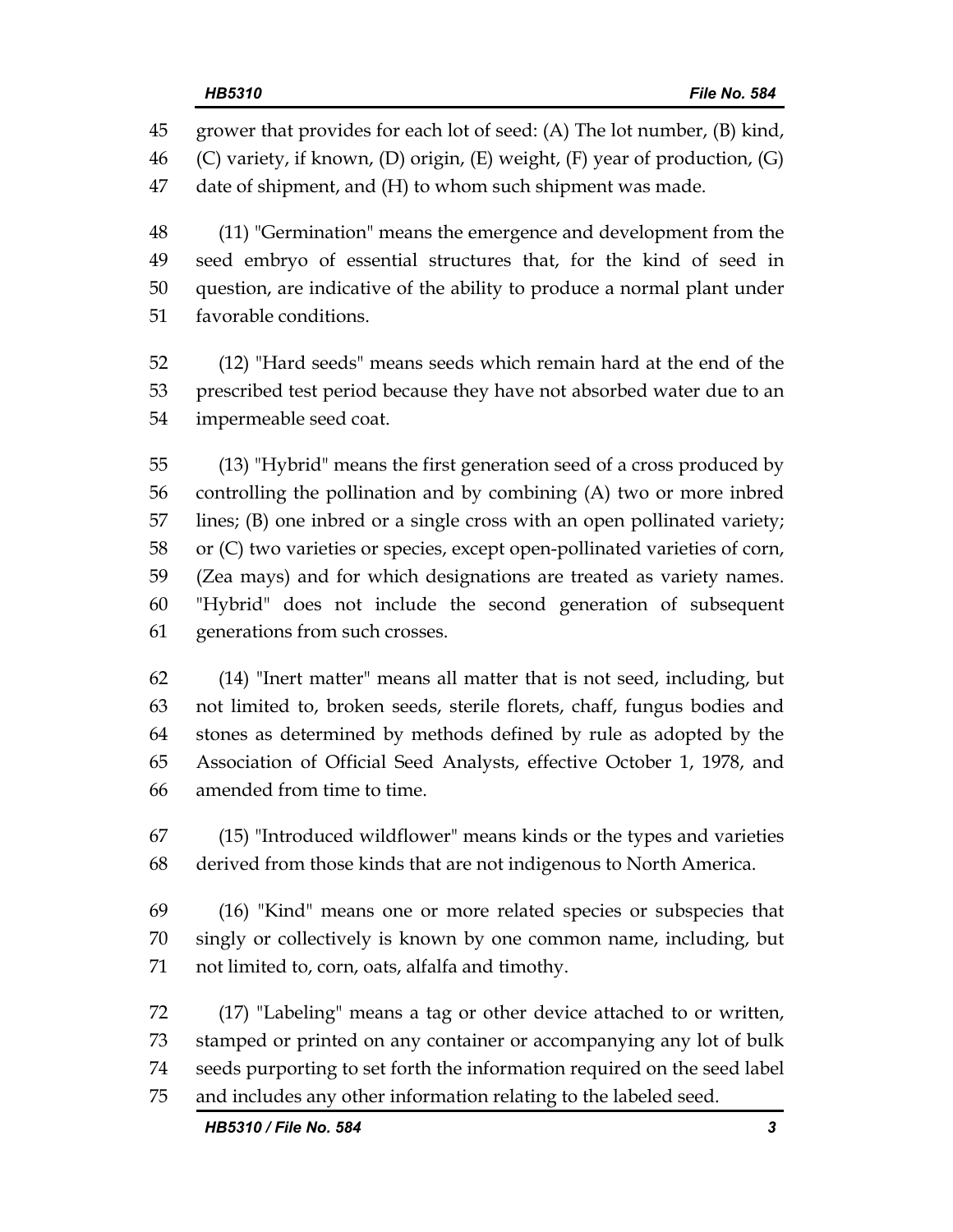76 (18) "Lot" means a definite quantity of seed identified by a unique 77 lot number or other mark, every portion or bag of which is uniform 78 within recognized tolerances for the factors that appear in the labeling. 79 (19) "Mixture", "mix" or "mixed" means seed consisting of more than 80 one kind, each in excess of five per cent by weight of the whole. 81 (20) "Mulch" means a protective covering of any suitable substance 82 placed with seed that acts to retain sufficient moisture to support seed 83 germination, sustain early seedling growth and aid in the prevention 84 of the evaporation of soil moisture, the control of weeds and the 85 prevention of erosion. 86 (21) "Native wildflower" means kinds or the types and varieties 87 derived from those kinds of flowers that are indigenous to North 88 America. 89 (22) "Prohibited noxious weed seeds" means any weed seed that is 90 prohibited from being present in agricultural, vegetable, flower, tree or 91 shrub seed. 92 (23) "Restricted noxious weed seeds" means any weed seed that is 93 objectionable in agricultural crops, lawns or gardens of this state and 94 that can be controlled by good cultural practices or the use of 95 herbicides. 96 (24) "Undesirable grass seeds" means seeds of grass species declared 97 to be restricted noxious weed seed when found in lawn and turf seed. 98 (25) "Off type" means any seed or plant not a part of the variety in 99 that it deviates in one or more characteristics from the variety as 100 described. "Off type" includes: (A) A seed or plant of another variety; 101 (B) a seed or plant not necessarily of any variety; (C) a seed or plant 102 resulting from cross-pollination by another kind or variety; (D) a seed 103 or plant resulting from uncontrolled self-pollination during production

104 of hybrid seed; or (E) segregates from any of the aforementioned.

105 (26) "Origin" means the area in which the trees are growing for an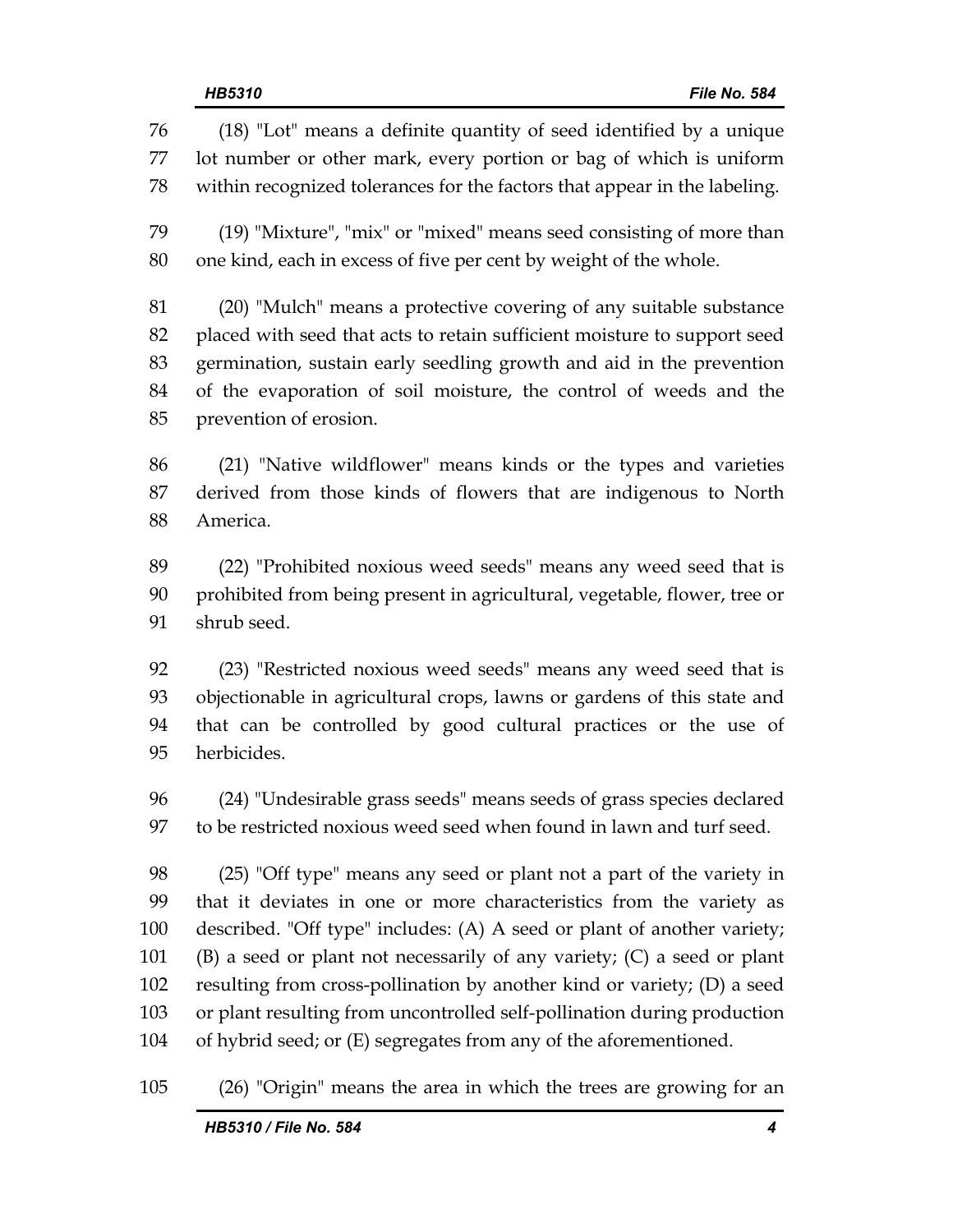106 indigenous stand of trees or the place from which the seeds or plants 107 were originally introduced for a nonindigenous stand of trees. 108 (27) "Other crop seed" means seeds of plants grown as crops, other 109 than the kind or variety included in the pure seed, as determined by 110 methods defined by rule as adopted by the Association of Official Seed 111 Analysts, effective October 1, 1978, and amended from time to time. 112 (28) "Private hearing" means any discussion of facts between the 113 person charged and the Seed Control Officer. 114 (29) "Pure live seed" means the product of the per cent of 115 germination plus hard or dormant seed multiplied by the per cent of 116 pure seed divided by one hundred with the result expressed as a 117 whole number. 118 (30) "Pure seed" means seed exclusive of inert matter and all other 119 seeds not of the seed being considered, as determined by methods 120 defined by rule, as adopted by the Association of Official Seed 121 Analysts, effective October 1, 1978, and amended from time to time. 122 (31) "Seizure" means any legal process carried out by court order 123 against a definite amount of seed. 124 (32) "Stop sale" means an administrative order restraining the sale, 125 use, disposition or movement of a definite amount of seed. 126 (33) "Total viable" means the sum of percentage germination plus 127 dormant plus hard seeds. 128 (34) "Treated" means any seed that receives an application of a 129 substance, or that was subjected to a process for which a claim is made. 130 (35) "Tree or shrub seed" means seeds of woody plants commonly 131 known and sold as tree or shrub seeds in this state. 132 (36) "Tree seed collector's declaration" means a statement signed by 133 a grower or person having knowledge of the place of collection giving, 134 for a lot of seed, the lot number, common or scientific name of the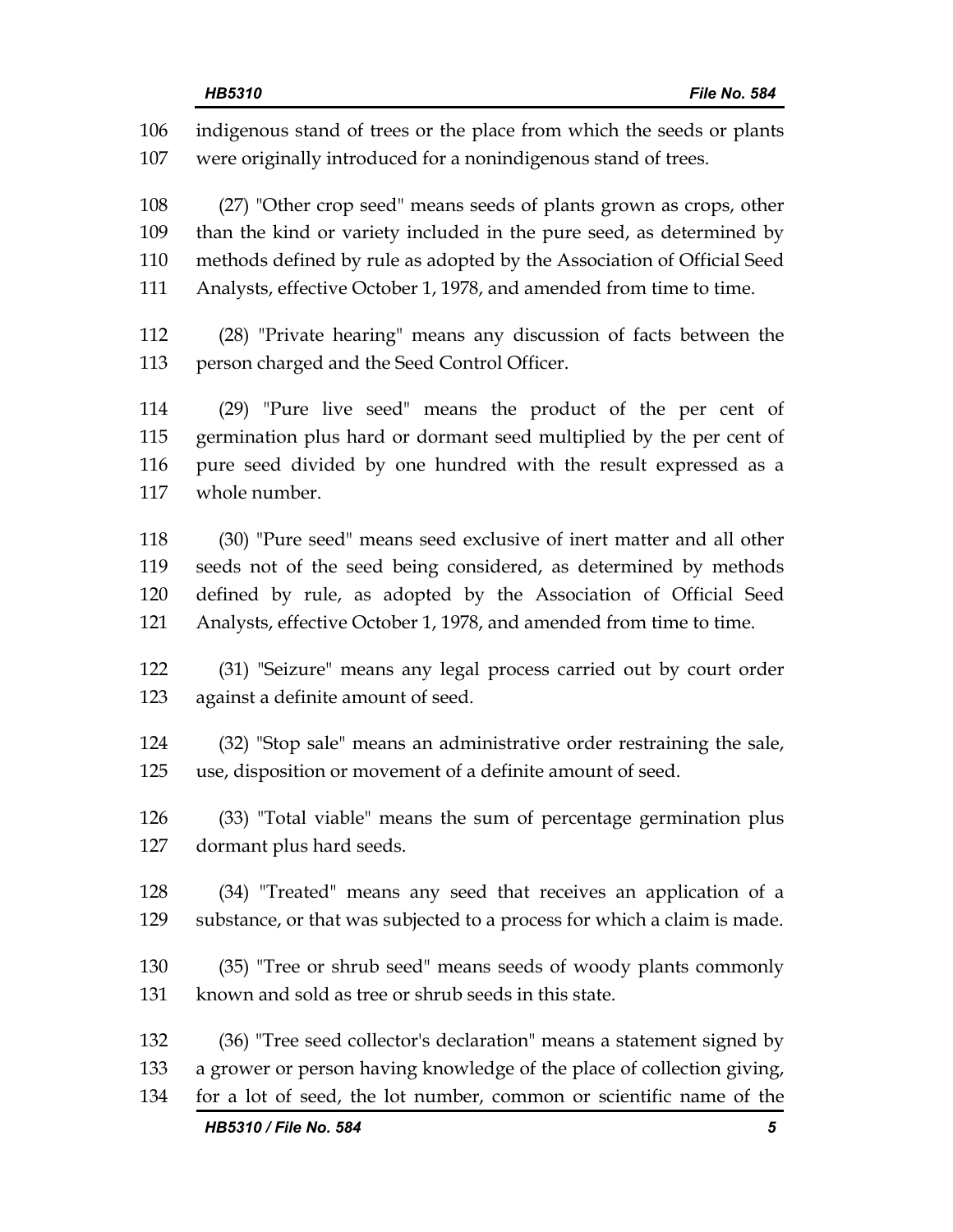135 species and subspecies, if appropriate, origin, elevation and quantity of 136 tree and shrub seed.

137 (37) "Type" means a group of varieties so nearly similar that the 138 individual varieties cannot be clearly differentiated except under 139 special conditions.

140 (38) "Variant" means any seed or plant that (A) is distinct within the 141 variety but occurs naturally in the variety, (B) is stable and predictable 142 with a degree of reliability comparable to other varieties of the same 143 kind, within recognized tolerances, when the variety is reproduced or 144 reconstituted, and (C) was originally a part of the variety as released. 145 "Variant" does not include any off type.

146 (39) "Variety" means a subdivision of a kind that is distinct, uniform 147 and stable.

148 (40) "Distinct" means capable of being differentiated by one or more 149 identifiable morphological, physiological or other characteristics from 150 all other varieties of public knowledge.

151 (41) "Uniform" means that variations in essential and distinctive 152 characteristics are describable.

153 (42) "Stable" means that the variety will remain unchanged in its 154 essential and distinctive characteristics and its uniformity when 155 reproduced or reconstituted as required by the different categories of 156 varieties.

157 (43) "Vegetable seeds" means the seeds of any crop that is grown in 158 gardens or on truck farms and that are generally known and sold 159 under the name of "vegetable" or "herb" seeds in this state.

160 (44) "Weed seed" means the seed of all plants generally recognized 161 as weeds within this state, as determined by methods defined by rule, 162 as adopted by the Association of Official Seed Analysts, effective 163 October 1, 1978, and amended from time to time, and includes 164 prohibited and restricted noxious weed seeds.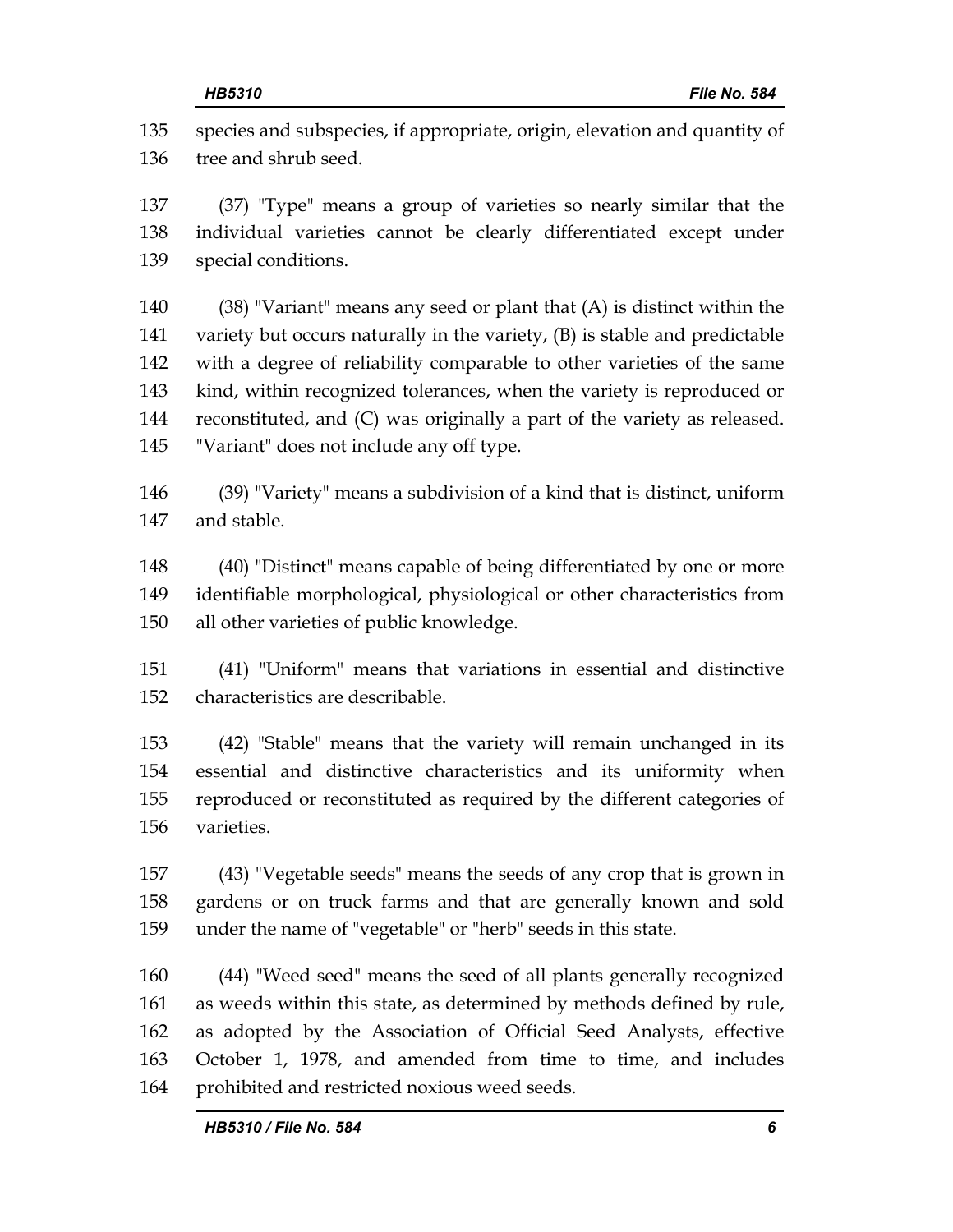| 165 | (45) "Seed Control Officer" means the Commissioner of Agriculture.         |  |  |
|-----|----------------------------------------------------------------------------|--|--|
| 166 | Sec. 2. (NEW) (Effective October 1, 2014) (a) Each container of            |  |  |
| 167 | agricultural, vegetable or flower seeds that is sold, offered for sale, or |  |  |
| 168 | exposed for sale, or transported within this state for sowing purposes     |  |  |
| 169 | shall bear thereon or have attached thereto, in a conspicuous place, a     |  |  |
| 170 | plainly written or printed label or tag in the English language giving     |  |  |
| 171 | the following information, which statement shall not be modified or        |  |  |
| 172 | denied in the labeling or on another label attached to the container:      |  |  |
| 173 | (1) For all agricultural, vegetable and flower seeds that are treated:     |  |  |
| 174 | (A) A word or statement indicating that the seed was treated.              |  |  |
| 175 | (B) The commonly accepted coined, chemical or abbreviated                  |  |  |
| 176 | chemical (generic) name of the applied substance or description of the     |  |  |
| 177 | process used.                                                              |  |  |
| 178 | (C) If the substance in the amount present with the seed is harmful        |  |  |
| 179 | to human or other vertebrate animals, a caution statement as follows:      |  |  |
| 180 | "Do not use for food, feed or oil purposes". The caution indicator for     |  |  |
| 181 | mercurials and similarly toxic substances shall be a poison statement      |  |  |
| 182 | or symbol.                                                                 |  |  |
| 183 | (D) If the seed is treated with an inoculant, the date beyond which        |  |  |
| 184 | the inoculant is not to be considered effective (date of expiration).      |  |  |
| 185 | (2) For agricultural seeds, except cool season lawn and turf grass         |  |  |
| 186 | seed or mixtures thereof, seed sold on a pure live seed basis, or hybrids  |  |  |
| 187 | that contain less than ninety-five per cent hybrid seed:                   |  |  |
| 188 | (A) The name of the kind and variety for each agricultural seed            |  |  |
| 189 | component present in excess of five per cent of the whole and the          |  |  |
| 190 | percentage by weight of each, provided if the variety of those kinds       |  |  |
| 191 | generally labeled as to variety as designated or defined by rule, as       |  |  |
| 192 | adopted by the Association of Official Seed Analysts, effective October    |  |  |
| 193 | 1, 1978, and amended from time to time is not stated, the label shall      |  |  |
| 194 | show the name of the kind and the following words: "Variety Not            |  |  |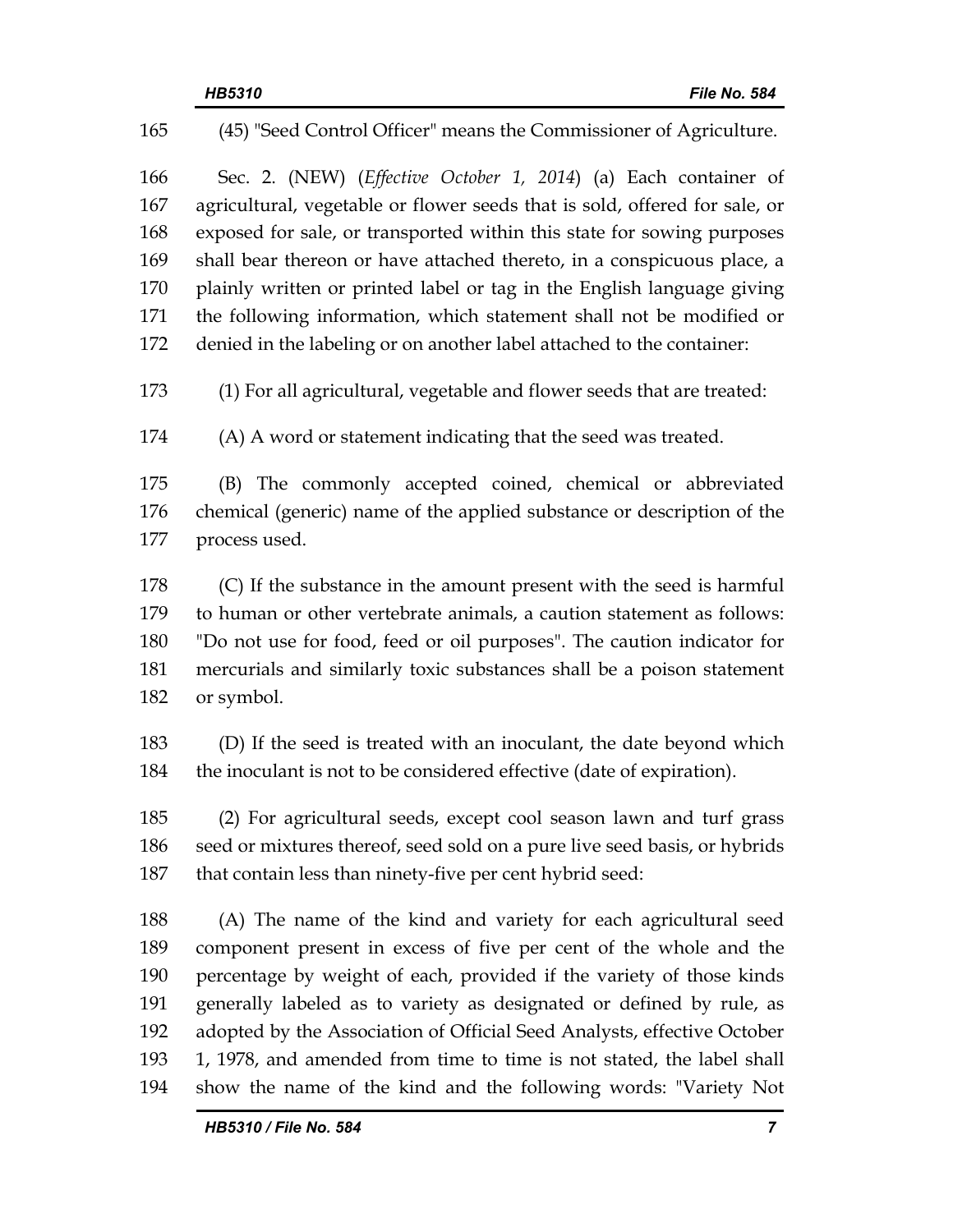| 195 | Stated". Hybrids shall be labeled as hybrids.                              |  |  |
|-----|----------------------------------------------------------------------------|--|--|
| 196 | (B) The lot number or other lot identification.                            |  |  |
| 197 | (C) The origin (state or foreign country), if known, of alfalfa, red       |  |  |
| 198 | clover and field corn except hybrid corn. If the origin is unknown, such   |  |  |
| 199 | fact shall be stated.                                                      |  |  |
| 200 | (D) The percentage by weight of all weed seeds.                            |  |  |
| 201 | (E) The name and rate of occurrence per pound of each kind of              |  |  |
| 202 | restricted noxious weed seed present.                                      |  |  |
| 203 | (F) The percentage by weight of agricultural seeds, which may be           |  |  |
| 204 | designated as "crop seeds", other than those required to be named on       |  |  |
| 205 | the label.                                                                 |  |  |
| 206 | (G) The percentage by weight of inert matter.                              |  |  |
| 207 | (H) The total of subparagraphs $(D)$ , $(F)$ and $(G)$ of this subdivision |  |  |
| 208 | shall equal one hundred per cent.                                          |  |  |
| 209 | (I) For each named agricultural seed:                                      |  |  |
| 210 | (i) The percentage of germination, exclusive of hard seed;                 |  |  |
| 211 | (ii) The percentage of hard seeds, if present; and                         |  |  |
| 212 | (iii) The calendar month and year the test was completed to                |  |  |
| 213 | determine such percentages.                                                |  |  |
| 214 | (J) The "total germination and hard seed", if desired, provided such       |  |  |
| 215 | information shall follow the information required by subparagraphs         |  |  |
| 216 | $(A)$ and $(B)$ of this subdivision.                                       |  |  |
| 217 | (K) The name and address of the person who labeled such seed, or           |  |  |
| 218 | who sells, offers or exposes such seed for sale in this state.             |  |  |
| 219 | (3) For cool season lawn and turf grasses, including, but not limited      |  |  |
| 220 | to, Kentucky bluegrass, red fescue, chewings fescue, hard fescue, tall     |  |  |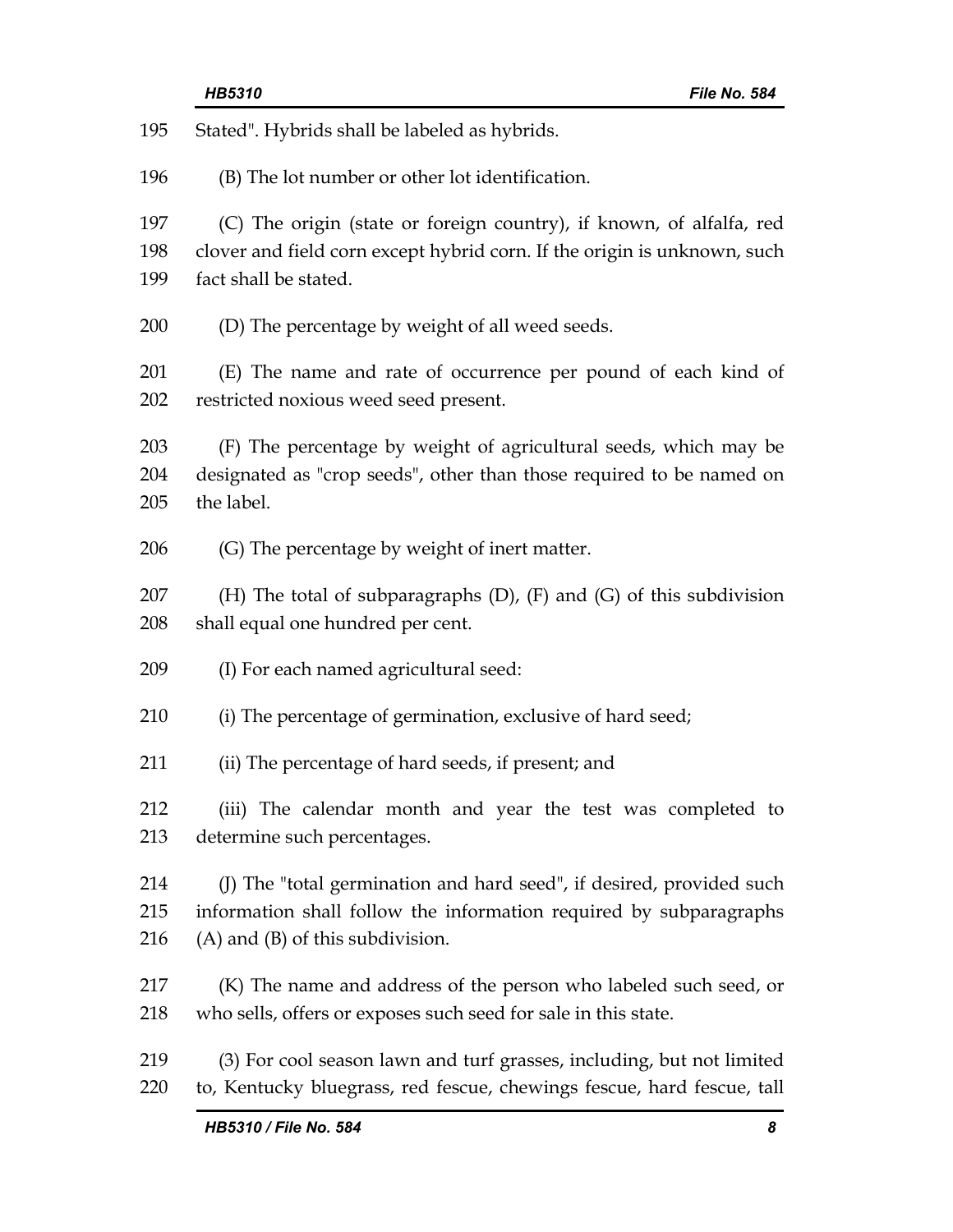| 221<br>222 | fescue, perennial ryegrass, intermediate ryegrass, annual ryegrass,<br>colonial bentgrass, creeping bentgrass and any mixture thereof: |  |  |
|------------|----------------------------------------------------------------------------------------------------------------------------------------|--|--|
| 223        | (A) For single kinds, the name of the kind or kind and variety.                                                                        |  |  |
| 224        | (B) For mixtures:                                                                                                                      |  |  |
|            |                                                                                                                                        |  |  |
| 225<br>226 | (i) The word "mix", "mixed" or "mixture" or "blend" shall be stated<br>with the name of the mixture;                                   |  |  |
| 227<br>228 | (ii) The heading "pure seed" and "germination" or "germ" shall be<br>used in the proper places; and                                    |  |  |
| 229        | (iii) Commonly accepted name of kind or kind and variety of each                                                                       |  |  |
| 230        | agricultural seed component in excess of five per cent of the whole,                                                                   |  |  |
| 231        | and the percentage, by weight, of pure seed in order of predominance                                                                   |  |  |
| 232        | and in columnar form.                                                                                                                  |  |  |
| 233        | (C) The percentage by weight of agricultural seed other than those                                                                     |  |  |
| 234        | required to be named on the label.                                                                                                     |  |  |
| 235        | (D) The percentage by weight of inert matter for lawn and turf grass                                                                   |  |  |
| 236        | not to exceed ten per cent, except that fifteen per cent inert matter is                                                               |  |  |
| 237        | permitted in Kentucky bluegrass labeled without a variety name.                                                                        |  |  |
| 238        | Foreign material, other than material used for coating or pelleting, or                                                                |  |  |
| 239<br>240 | combination products, used to enhance the planting value, not<br>common to grass seed, may not be added.                               |  |  |
| 241        | (E) The percentage by weight of all weed seeds. Maximum weed                                                                           |  |  |
| 242        | seed content is not to exceed one-half of one per cent (0.50%) by                                                                      |  |  |
| 243        | weight.                                                                                                                                |  |  |
| 244        | (F) The total of subparagraphs $(A)$ , $(B)$ , $(C)$ , $(D)$ and $(E)$ of this                                                         |  |  |
| 245        | subdivision shall be equal to one hundred per cent.                                                                                    |  |  |
| 246        | (G) Noxious weeds and undesirable grass seed that are required to                                                                      |  |  |
| 247        | be labeled shall be listed under the heading "Noxious Weed Seeds" or                                                                   |  |  |
| 248        | "Undesirable Grass Seeds". Undesirable grass seeds shall not exceed                                                                    |  |  |
| 249        | 0.50 per cent by weight.                                                                                                               |  |  |
|            | HB5310 / File No. 584<br>9                                                                                                             |  |  |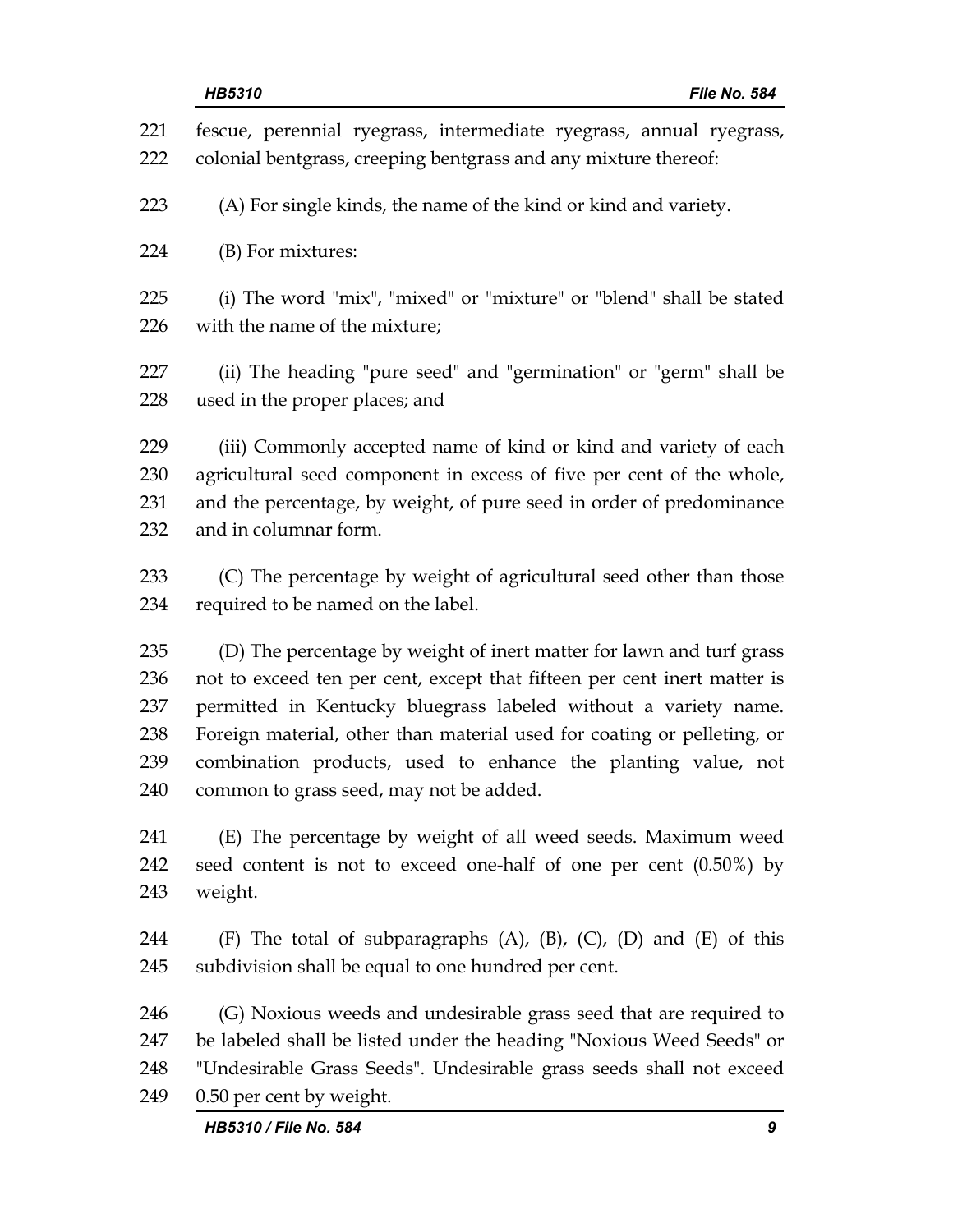|     | <b>HB5310</b><br>File No. 584                                             |
|-----|---------------------------------------------------------------------------|
| 250 | (H) For each agricultural seed named under subparagraph $(A)$ or $(B)$    |
| 251 | of this subdivision:                                                      |
| 252 | (i) Percentage of germination, exclusive of hard seed;                    |
| 253 | (ii) The percentage of hard seed, if present; and                         |
| 254 | (iii) The calendar month and year the test was completed to               |
| 255 | determine such percentages provided the oldest test date shall be used    |
| 256 | for such purpose.                                                         |
| 257 | (iv) The statement "sell by (date)", provided such date shall be not      |
| 258 | later than fifteen months after the first month following the date of the |
| 259 | oldest test date.                                                         |
| 260 | (I) The name and address of the person who labeled such seed or           |
| 261 | who sells, offers or exposes such seed for sale in the state.             |
| 262 | (4) For agricultural seeds that are coated:                               |
| 263 | (A) The percentage by weight of pure seeds with coating material          |
| 264 | removed.                                                                  |
| 265 | (B) The percentage by weight of coating material.                         |
| 266 | (C) The percentage by weight of inert material, exclusive of coating      |
| 267 | material.                                                                 |
| 268 | (D) The percentage of germination, as determined on four hundred          |
| 269 | pellets with or without seeds.                                            |
| 270 | (E) In addition to the provisions of this subdivision, the labeling of    |
| 271 | coated seed shall comply with the requirements of subdivisions (1), (2)   |
| 272 | and (3) of this subsection.                                               |
| 273 | (5) For vegetable seeds in packets as prepared for use in home            |
| 274 | gardens, household plantings or vegetable seeds in preplanted             |
| 275 | containers, mats, tapes or other planting devices:                        |
| 276 | (A) Name of kind and variety of seed.                                     |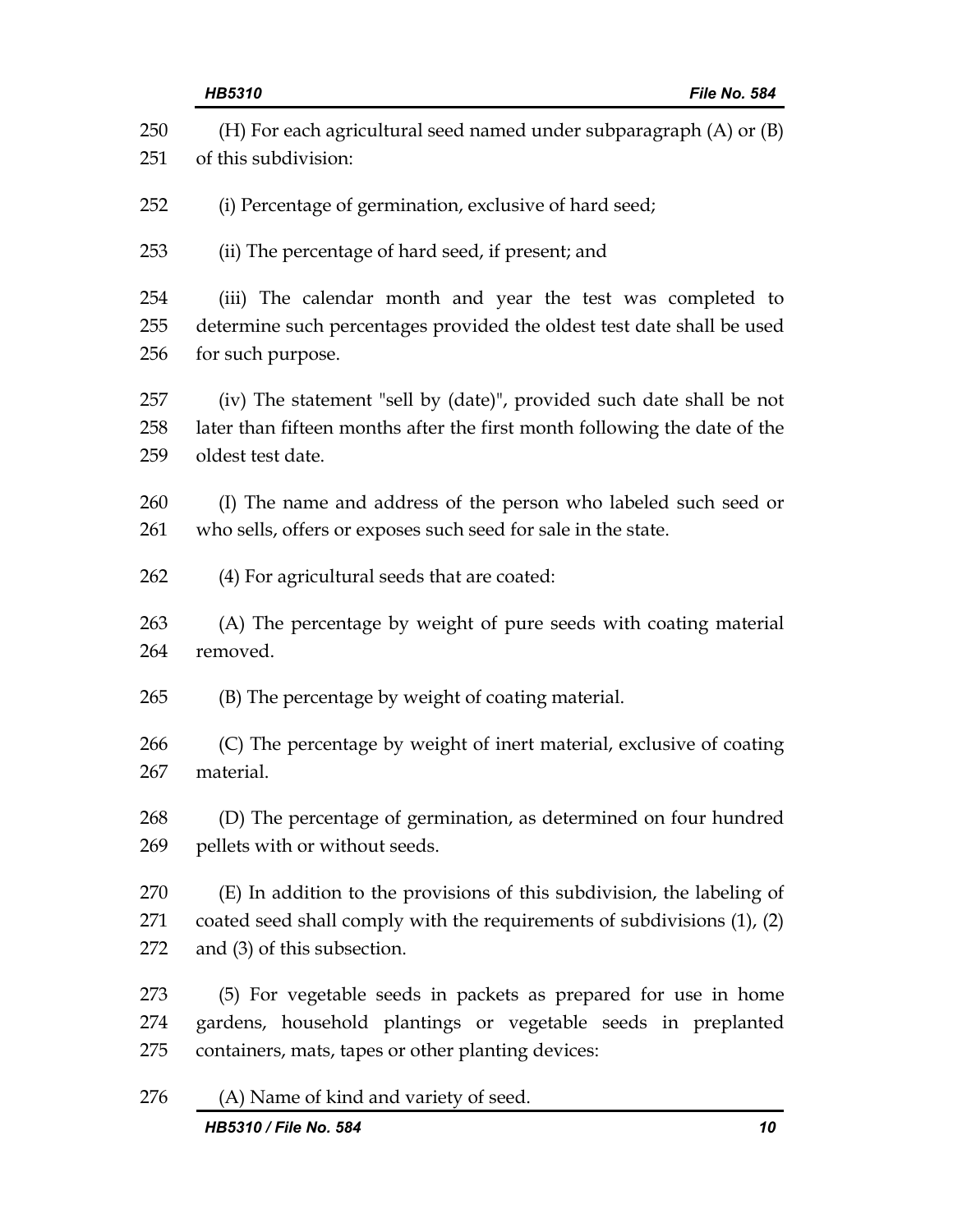| 277 | (B) Lot identification, by lot number or other means.                     |  |
|-----|---------------------------------------------------------------------------|--|
| 278 | (C) (i) The calendar month and year the germination test was              |  |
| 279 | completed and the statement "sell by (date)", provided such date shall    |  |
| 280 | be not later than twelve months after the first month following the date  |  |
| 281 | of such germination test, or                                              |  |
| 282 | (ii) The year for which the seed was packaged for sale, indicated as      |  |
| 283 | "packed for yy" and the statement "sell by yy", provided such year        |  |
| 284 | shall indicate a calendar year.                                           |  |
| 285 | (D) The name and address of the person who labeled such seed or           |  |
| 286 | who sells, offers or exposes such seed for sale in this state.            |  |
| 287 | (E) For seeds that germinate less than the standard last established      |  |
| 288 | by the seed control officer:                                              |  |
| 289 | (i) The percentage of germination, exclusive of hard seed;                |  |
| 290 | (ii) The percentage of hard seed, if present; and                         |  |
| 291 | (iii) The words "below standard", in not less than eight-point type.      |  |
| 292 | (F) For seeds placed in a germination medium, mat, tape or other          |  |
| 293 | device in such a way as to make it difficult to determine the quantity of |  |
| 294 | seed without removing the seeds from such medium, mat, tape or            |  |
| 295 | device, a statement to indicate the minimum number of seeds in the        |  |
| 296 | container.                                                                |  |
| 297 | (6) For vegetable seeds in containers prepared for use in home            |  |
| 298 | gardens or household plantings, other than packets, preplanted            |  |
| 299 | containers, mats, tapes or other planting devices:                        |  |
| 300 | (A) The name of each kind and variety present in excess of five per       |  |
| 301 | cent and the percentage by weight of each, in order of predominance.      |  |
| 302 | (B) The lot number or other lot identification.                           |  |
| 303 | (C) For each named vegetable seed:                                        |  |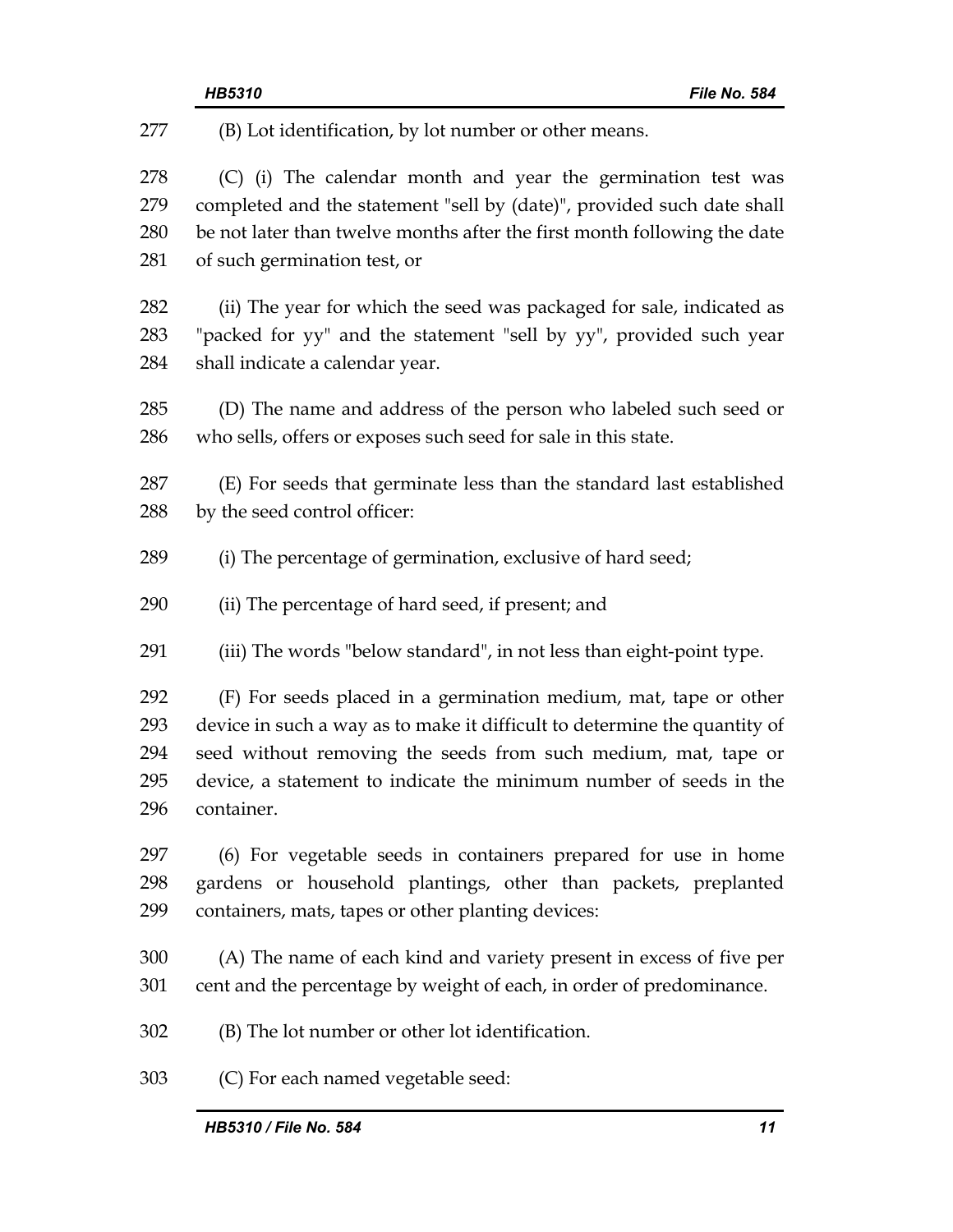|     | HB5310<br>File No. 584                                                    |  |
|-----|---------------------------------------------------------------------------|--|
| 304 | (i) The percentage germination, exclusive of hard seed;                   |  |
| 305 | (ii) The percentage of hard seed, if present; and                         |  |
| 306 | (iii) The calendar month and year the test was completed to               |  |
| 307 | determine such percentages.                                               |  |
| 308 | (D) Following the information required pursuant to subparagraphs          |  |
| 309 | (A) and (B) of this subdivision, the "total germination and hard seed"    |  |
| 310 | may be indicated, if desired.                                             |  |
| 311 | (E) The name and address of the person who labeled such seed, or          |  |
| 312 | who sells, offers or exposes such seed for sale in this state.            |  |
| 313 | (F) The labeling requirements for vegetable seeds in containers of        |  |
| 314 | more than one pound shall be deemed to have been met if the seed is       |  |
| 315 | weighed from a properly labeled container in the presence of the          |  |
| 316 | purchaser.                                                                |  |
| 317 | (7) For flower seeds in packets prepared for use in home gardens,         |  |
| 318 | household plantings or flower seeds in preplanted containers, mats,       |  |
| 319 | tapes or other planting devices:                                          |  |
| 320 | (A) For all kinds of flower seeds:                                        |  |
| 321 | (i) The name of the kind and variety or a statement of type and           |  |
| 322 | performance characteristics, as prescribed in the rules as adopted by     |  |
| 323 | the Association of Official Seed Analysts, effective October 1, 1978, and |  |
| 324 | amended from time to time;                                                |  |
| 325 | (ii) (I) The calendar month and year the germination test was             |  |
| 326 | completed and the statement "sell by (date)", provided such sell by       |  |
| 327 | date shall be not more than twelve months after the first month           |  |
| 328 | following the date of such;                                               |  |
| 329 | (II) The year that such seed was packed for sale, indicated as            |  |
| 330 | "packed for yy", provided "yy" shall be a calendar year; or               |  |
| 331 | (III) The percentage germination and the calendar month and year          |  |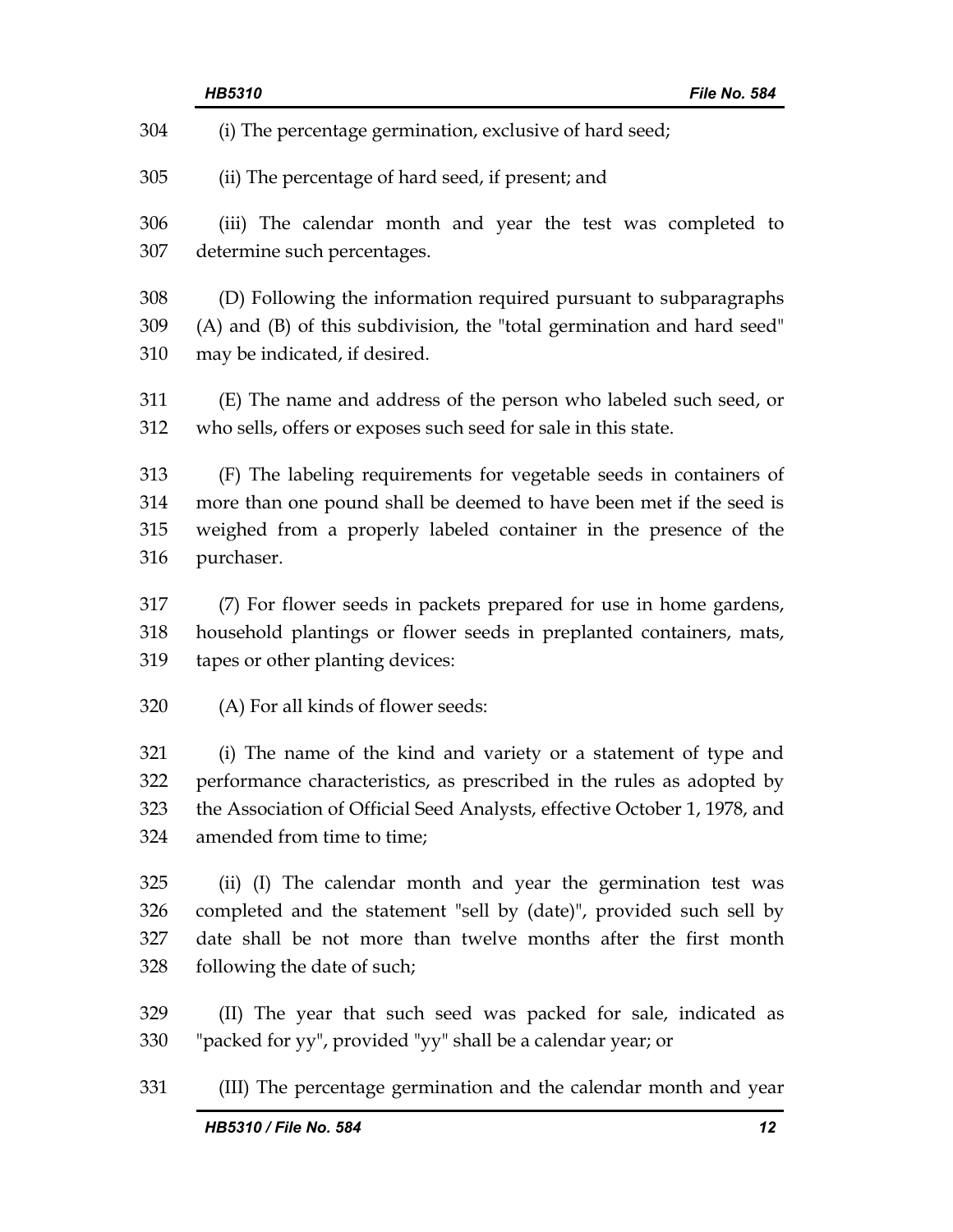332 such test was completed to determine such percentage, provided such 333 germination test was completed within not more than twelve months 334 prior to such labelling; and 335 (iii) The name and address of the person who labeled such seeds, or 336 who sells, offers or exposes such seed for sale in this state. 337 (B) For seeds of those kinds for which standard testing procedures 338 are prescribed and which germinate less than the germination 339 standard last established under rules as adopted by the Association of 340 Official Seed Analysts, effective October 1, 1978, and amended from 341 time to time: 342 (i) The percentage of germination exclusive of hard seeds; 343 (ii) The percentage of hard or dormant seed, if present; and 344 (iii) The words "below standard", in not less than eight-point type. 345 (C) For seeds placed in a germination medium, mat, tape or other 346 device in such a way as to make it difficult to determine the quantity of 347 seed without removing the seeds from the medium, mat, tape or 348 device, a statement to indicate the minimum number of seeds in the 349 container. 350 (8) For flower seeds in containers other than packets and other than 351 preplanted containers, mats, tapes or other planting devices and not 352 prepared for use in home flower gardens or household plantings: 353 (A) The name of the kind and variety or a statement of type and 354 performance characteristics, as prescribed in rules as adopted by the 355 Association of Official Seed Analysts, effective October 1, 1978, and 356 amended from time to time, and for wildflowers, the genus and 357 species and subspecies, if appropriate. 358 (B) The lot number or other lot identification. 359 (C) For wildflower seed only with a pure seed percentage of less

360 than ninety per cent: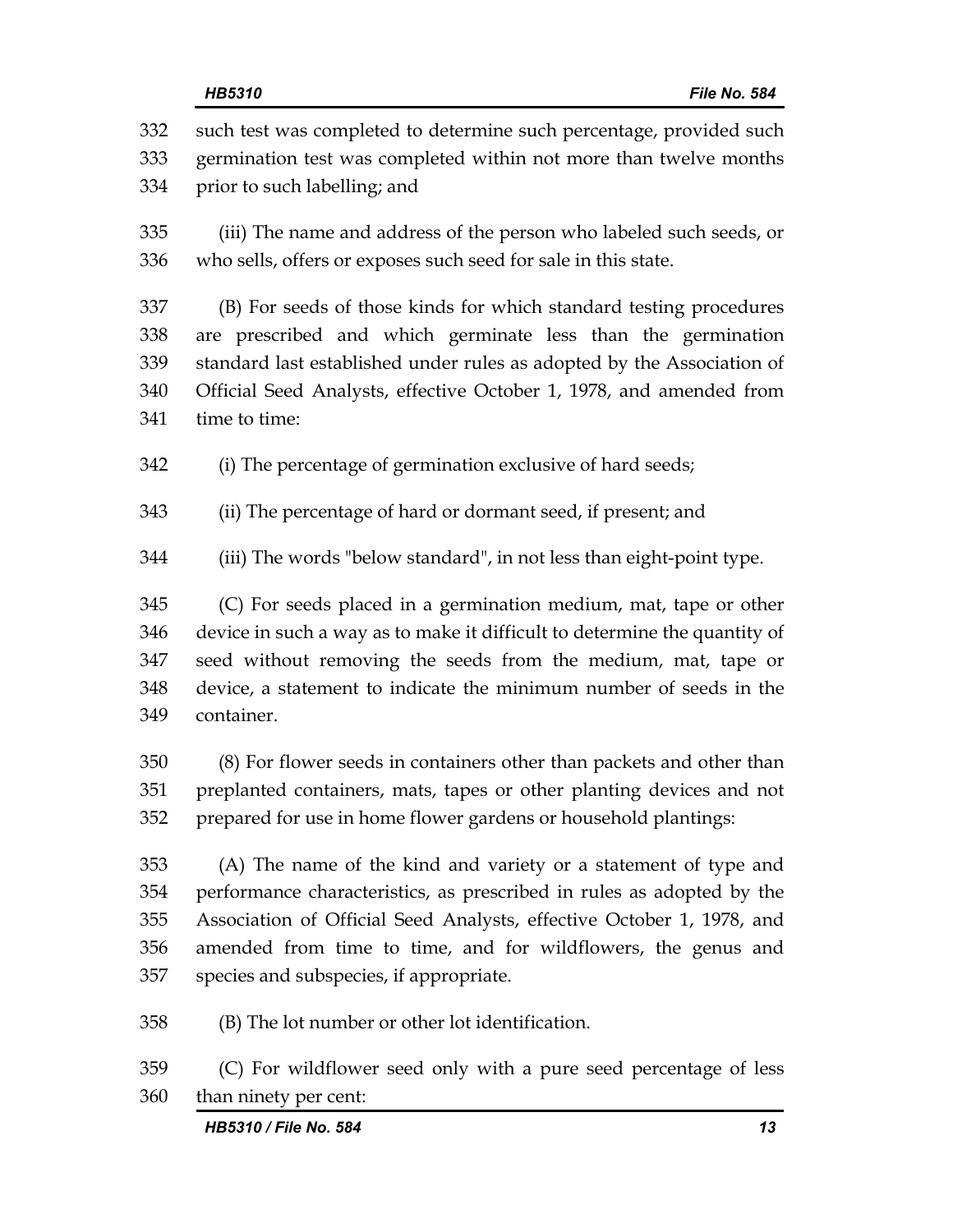| 361 | (i) The percentage, by weight, of each component listed in order of   |
|-----|-----------------------------------------------------------------------|
| 362 | predominance;                                                         |
| 363 | (ii) The percentage by weight of weed seed, if present; and           |
| 364 | (iii) The percentage by weight of inert matter.                       |
| 365 | (D) For those kinds of seed for which standard testing procedures     |
| 366 | are prescribed:                                                       |
| 367 | (i) Percentage germination exclusive of hard or dormant seed;         |
| 368 | (ii) Percentage of hard or dormant seed, if present; and              |
| 369 | (iii) The calendar month and year that the test was completed to      |
| 370 | determine such percentages.                                           |
| 371 | (E) For those kinds of seed for which standard testing procedures     |
| 372 | are not available, the year of production or collection.              |
| 373 | (F) The name and address of the person who labeled the seeds or       |
| 374 | who sells, offers or exposes such seeds for sale in this state.       |
| 375 | (9) For agricultural seeds sold on a pure live seed basis, if in      |
| 376 | accordance with rules as adopted by the Association of Official Seed  |
| 377 | Analysts, effective October 1, 1978, and amended from time to time,   |
| 378 | each container shall bear a label containing the information required |
| 379 | by subdivision (2) of subsection (b) of this section, except:         |
| 380 | (A) The label need not show:                                          |
| 381 | (i) The percentage by weight of each agricultural seed component;     |
| 382 | and                                                                   |
| 383 | (ii) The percentage by weight of inert matter.                        |
| 384 | (B) The label shall show for each named agricultural seed, instead of |
| 385 | the information required by subparagraph (H) of subdivision (2) of    |
| 386 | this subsection:                                                      |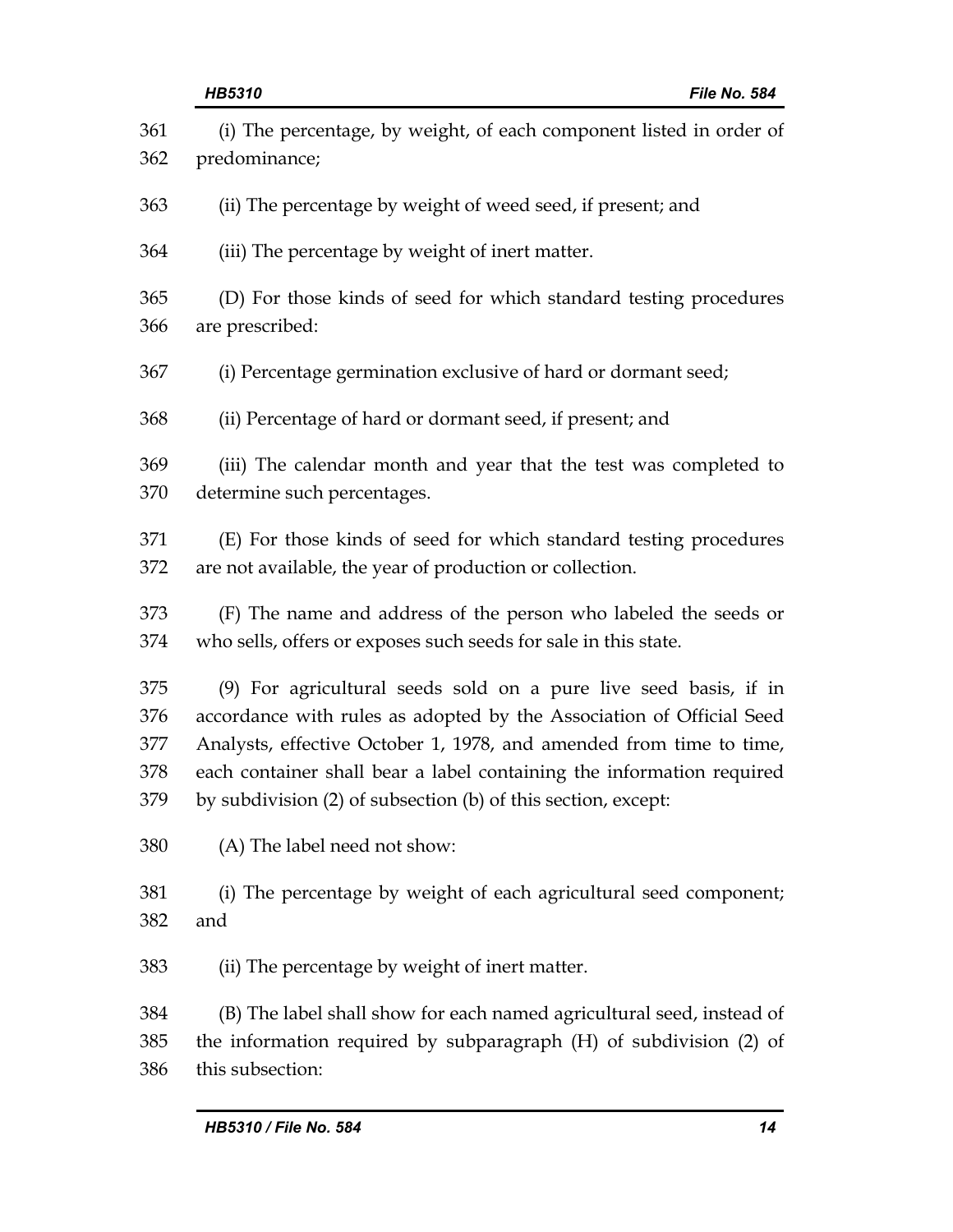| 387 | (i) The percentage of pure live seed determined in accordance with       |  |
|-----|--------------------------------------------------------------------------|--|
| 388 | rules as adopted by the Association of Official Seed Analysts, effective |  |
| 389 | October 1, 1978, and amended from time to time; and                      |  |
| 390 | (ii) The calendar month and year in which the test determining the       |  |
| 391 | percentage of live seed was completed.                                   |  |
| 392 | (10) For agricultural and vegetable hybrid seed that contain less        |  |
| 393 | than ninety-five per cent hybrid seed:                                   |  |
| 394 | (A) Kind or variety shall be labeled as "hybrid".                        |  |
| 395 | (B) The per cent that is hybrid shall be labeled parenthetically in      |  |
| 396 | direct association following named variety, for example: "Comet (85%     |  |
| 397 | Hybrid)."                                                                |  |
| 398 | (C) Varieties in which the pure seed contain less than seventy-five      |  |
| 399 | per cent hybrid seed shall not be labeled hybrids.                       |  |
| 400 | (11) For combination mulch, seed and fertilizer products:                |  |
| 401 | (A) The word "combination" followed by the words "mulch-seed-            |  |
| 402 | fertilizer", as applicable, shall appear on the upper third of the       |  |
| 403 | principal display panel. The word "combination" shall be the largest     |  |
| 404 | and most conspicuous type on the container and equal to or larger        |  |
| 405 | than the product name. The words "mulch-seed-fertilizer" shall not be    |  |
| 406 | smaller than one-half the size of the word "combination" and shall be    |  |
| 407 | in close proximity to the word "combination". Any such combination       |  |
| 408 | mulch shall contain not less than seventy per cent mulch.                |  |
| 409 | (B) On the analysis label for lawn and turf seeds placed in a            |  |
| 410 | germination medium, mat, tape or other device or mixed with mulch        |  |
| 411 | such label shall contain the following:                                  |  |
| 412 | (i) The product name;                                                    |  |
| 413 | (ii) The lot number;                                                     |  |

414 (iii) The percentage by weight of pure seed of each kind and variety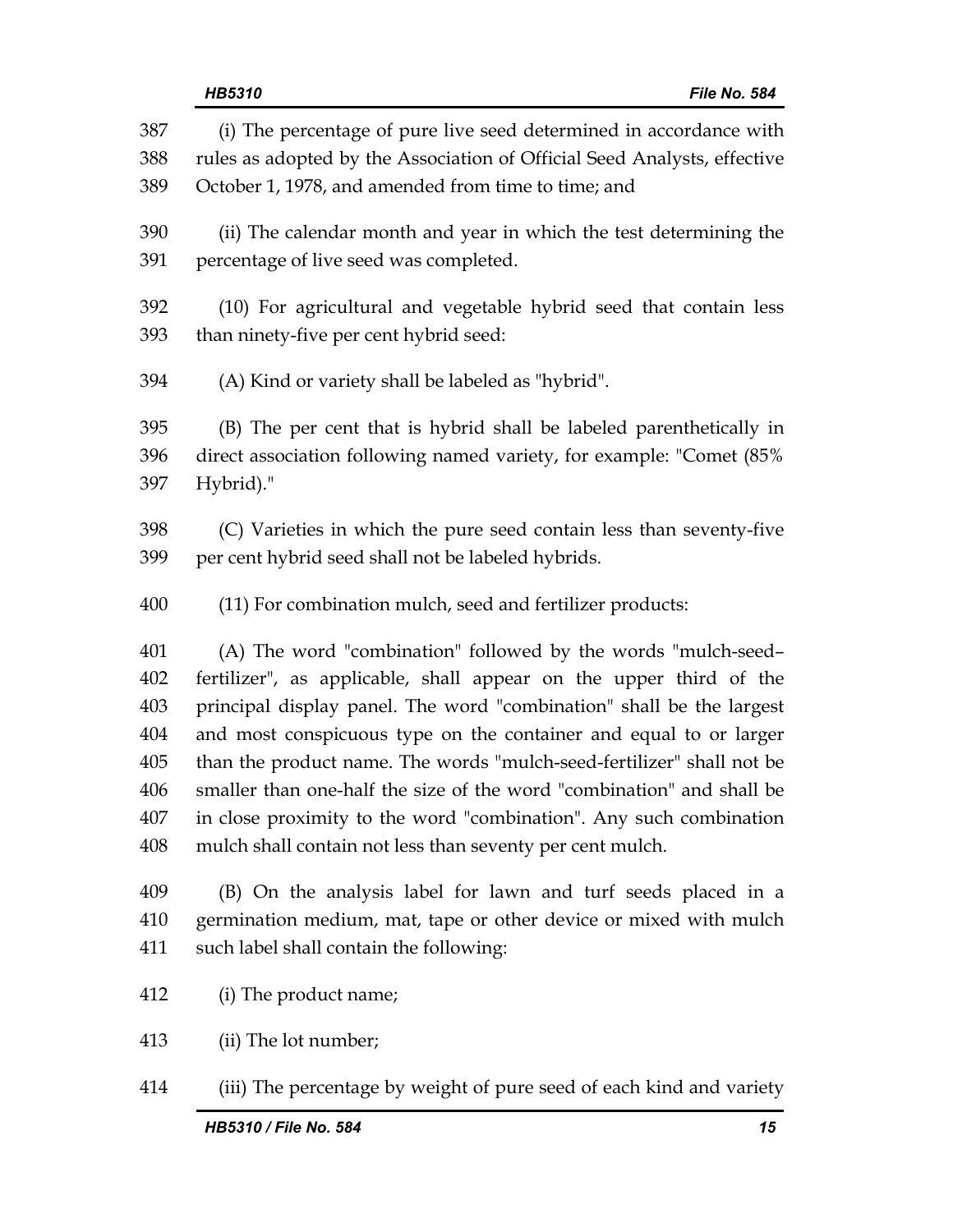| 415 | named which may be less than five per cent of the whole;                  |  |
|-----|---------------------------------------------------------------------------|--|
| 416 | (iv) The percentage by weight of other crop seeds;                        |  |
| 417 | (v) The percentage by weight of inert matter which shall not be less      |  |
| 418 | than seventy per cent;                                                    |  |
| 419 | (vi) The percentage by weight of weed seeds;                              |  |
| 420 | (vii) The total of clauses (iii), (iv), (v) and (vi) of this subparagraph |  |
| 421 | shall equal one hundred per cent;                                         |  |
| 422 | (viii) The name and number of noxious weed seeds per pound, if            |  |
| 423 | present;                                                                  |  |
| 424 | (ix) The percentage of germination and hard seed, if applicable, of       |  |
| 425 | each kind or kind and variety named and the date of such determining      |  |
| 426 | test; and                                                                 |  |
| 427 | $(x)$ The name and address of tagger.                                     |  |
| 428 | (12) For combination products containing seed and granular                |  |
| 429 | fertilizer:                                                               |  |
| 430 | (A) The word "combination" followed by the words "seed-fertilizer"        |  |
| 431 | shall appear on the upper third of the principal display panel. The       |  |
| 432 | word "combination" shall be the largest and most conspicuous type on      |  |
| 433 | the container and shall be equal to or larger than the product name.      |  |
| 434 | The words "seed-fertilizer" shall be no smaller than one-half the size of |  |
| 435 | the word "combination" and shall appear in close proximity to the         |  |
| 436 | word "combination".                                                       |  |
| 437 | (B) On the analysis label, the percentage by weight of the fertilizer in  |  |
| 438 | such container shall be listed on a separate line as a component of the   |  |
| 439 | inert matter.                                                             |  |
| 440 | (b) Each container of tree or shrub seed that is sold, offered for sale,  |  |
| 441 | or exposed for sale or transported in this state for sowing purposes      |  |
| 442 | shall bear thereon or have attached thereto in a conspicuous place a      |  |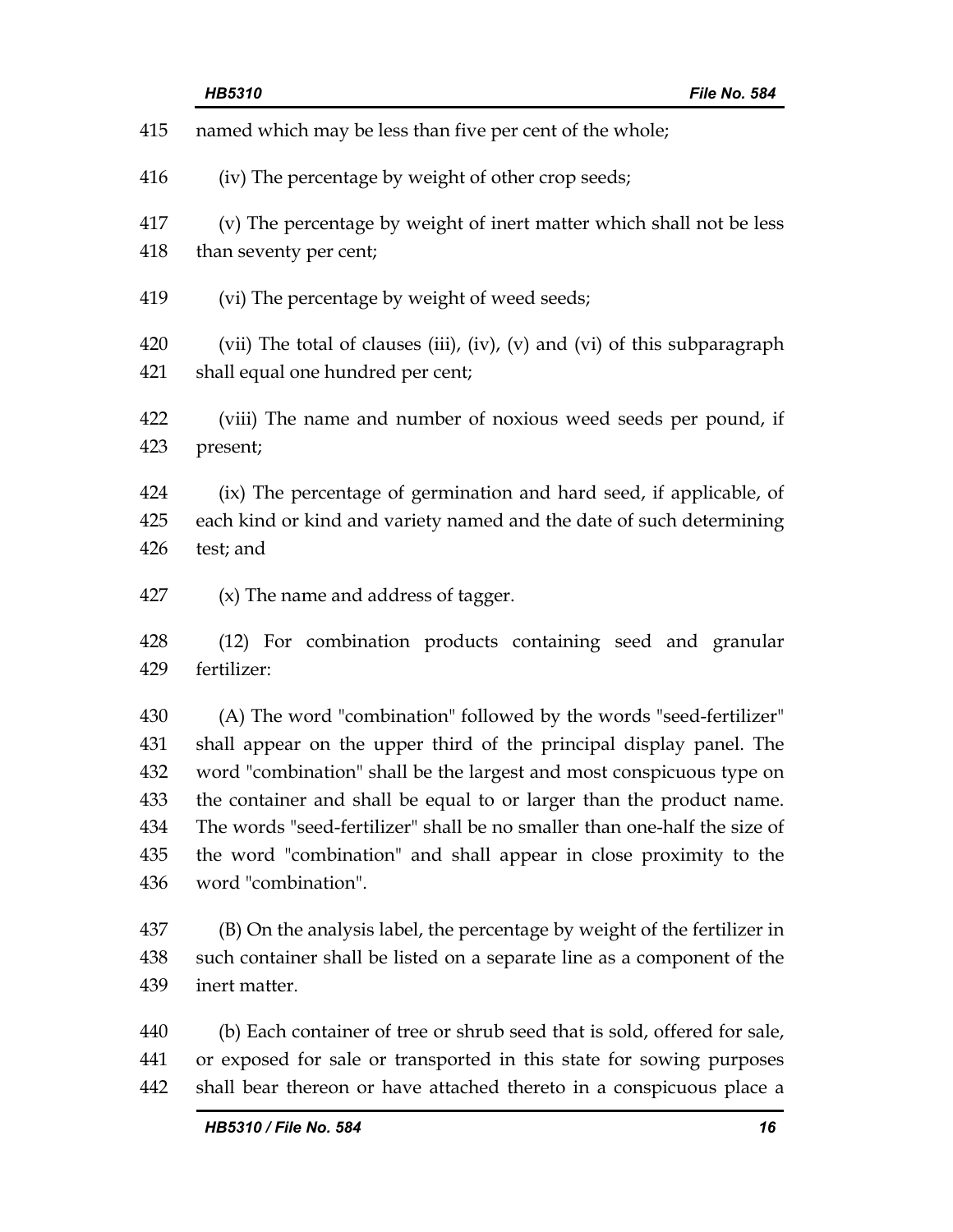443 plainly written or printed label or tag in the English language, giving 444 the following information, provided such statement shall not be 445 modified or denied in the labeling or on another label attached to such 446 container except labeling of such seed supplied under a contractual 447 agreement may be by invoice accompanying the shipment or by an 448 analysis tag attached to such invoice if each bag or other container is 449 clearly identified by a lot number stenciled on the container or if the 450 seed is in bulk. Each bag or container that is not identified by such a lot 451 number shall contain complete labeling. The provisions of this 452 subsection shall not be deemed to apply to any tree seed produced by 453 a consumer.

454 (1) For all tree or shrub seeds that are treated:

455 (A) Words or a statement indicating that the seed was treated.

456 (B) The commonly accepted coined, chemical or abbreviated 457 chemical (generic) name of the applied substance or description of the 458 process used.

459 (C) If the substance in the amount present with the seed is harmful 460 to human or other vertebrate animals, a caution statement, as follows: 461 "Do not use for food or feed or oil purposes". The caution statement for 462 mercurials and similarly toxic substances shall be a poison statement 463 and symbol.

464 (D) If the seed was treated with an inoculant, the date beyond which 465 the inoculant is not to be considered effective (date of expiration).

466 (2) For all tree or shrub seeds that are not treated:

467 (A) The common name of the species of seed and subspecies, if 468 applicable.

469 (B) The scientific name of the genus and species and subspecies, if 470 applicable.

471 (C) The lot number or other lot identification.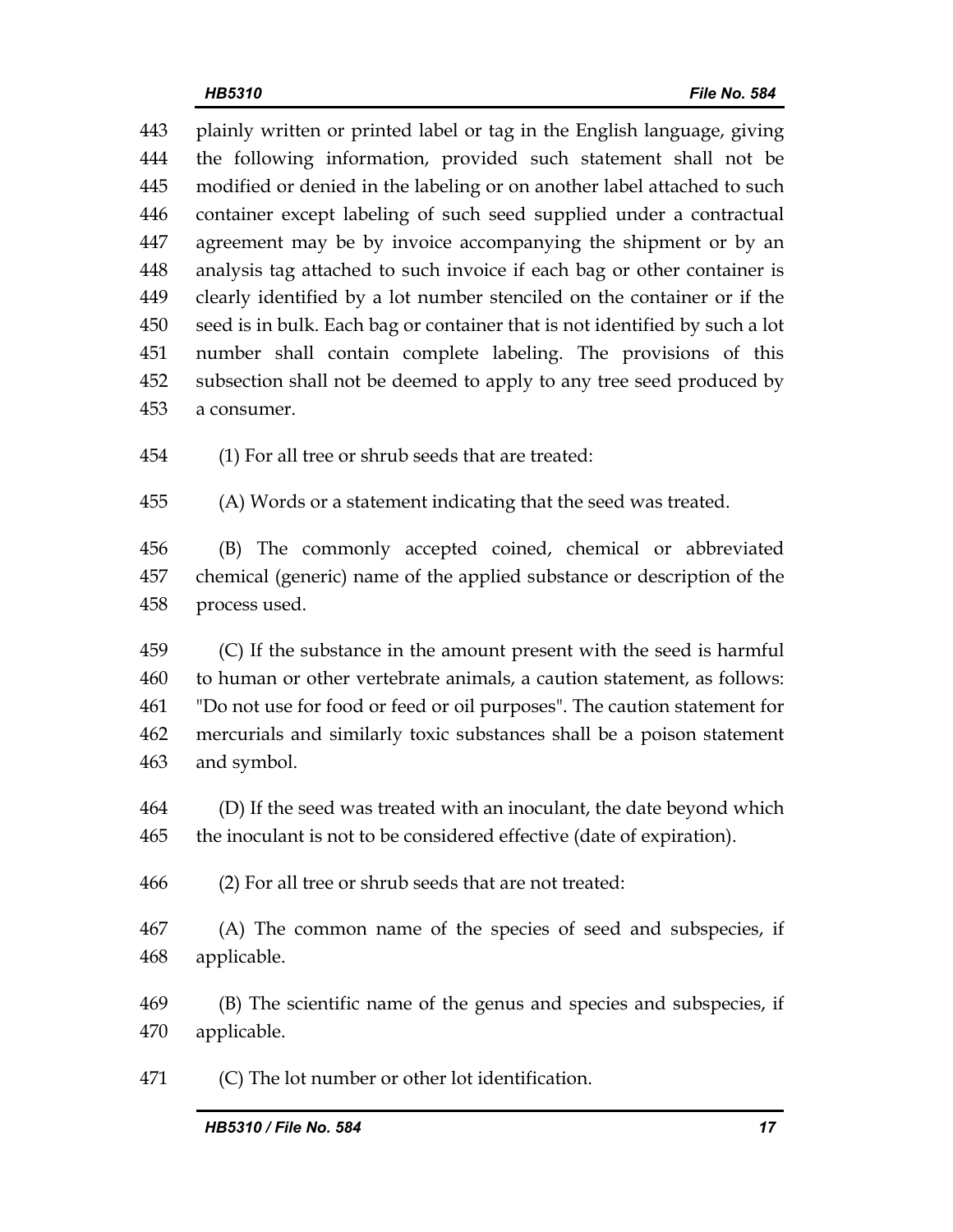| 472 | (D) The origin:                                                                    |  |
|-----|------------------------------------------------------------------------------------|--|
| 473 | (i) For seed collected from a predominantly indigenous stand, the                  |  |
| 474 | area of collection given by latitude and longitude, or geographic                  |  |
| 475 | description, or political subdivision such as a state or county; or                |  |
| 476 | (ii) For seed collected from other than a predominantly indigenous                 |  |
| 477 | stand, an indication of the area of collection and the origin of the stand         |  |
| 478 | or the following statement: "Origin not indigenous".                               |  |
| 479 | (E) The elevation or the upper and lower limits of elevations within               |  |
| 480 | which such seed was collected.                                                     |  |
| 481 | (F) Purity as a percentage of pure seed by weight.                                 |  |
| 482 | (G) For those species for which standard germination testing                       |  |
| 483 | procedures are prescribed by the seed control officer, the following:              |  |
| 484 | (i) The percentage germination exclusive of hard seed;                             |  |
| 485 | (ii) The percentage of hard seed, if present; and                                  |  |
| 486 | (iii) The calendar month and year the test was completed to                        |  |
| 487 | determine such percentages.                                                        |  |
| 488 | (H) In lieu of the requirements of subparagraph (G) of this                        |  |
| 489 | subdivision, such seed may be labeled as follows: "Test is in process,             |  |
| 490 | results will be supplied upon request".                                            |  |
| 491 | (I) For those species for which standard germination testing                       |  |
| 492 | procedures are not prescribed by the seed control officer, the calendar            |  |
| 493 | year in which the seed was collected.                                              |  |
| 494 | (J) The name and address of the person who labeled such seed or                    |  |
| 495 | who sells, offers or exposes such seed for sale in this state.                     |  |
| 496 | Sec. 3. (NEW) ( <i>Effective October 1, 2014</i> ) (a) No person shall sell, offer |  |
| 497 | for sale, expose for sale or transport for sale any agricultural,                  |  |
| 498 | vegetable, flower, tree or shrub seed that is subject to the germination           |  |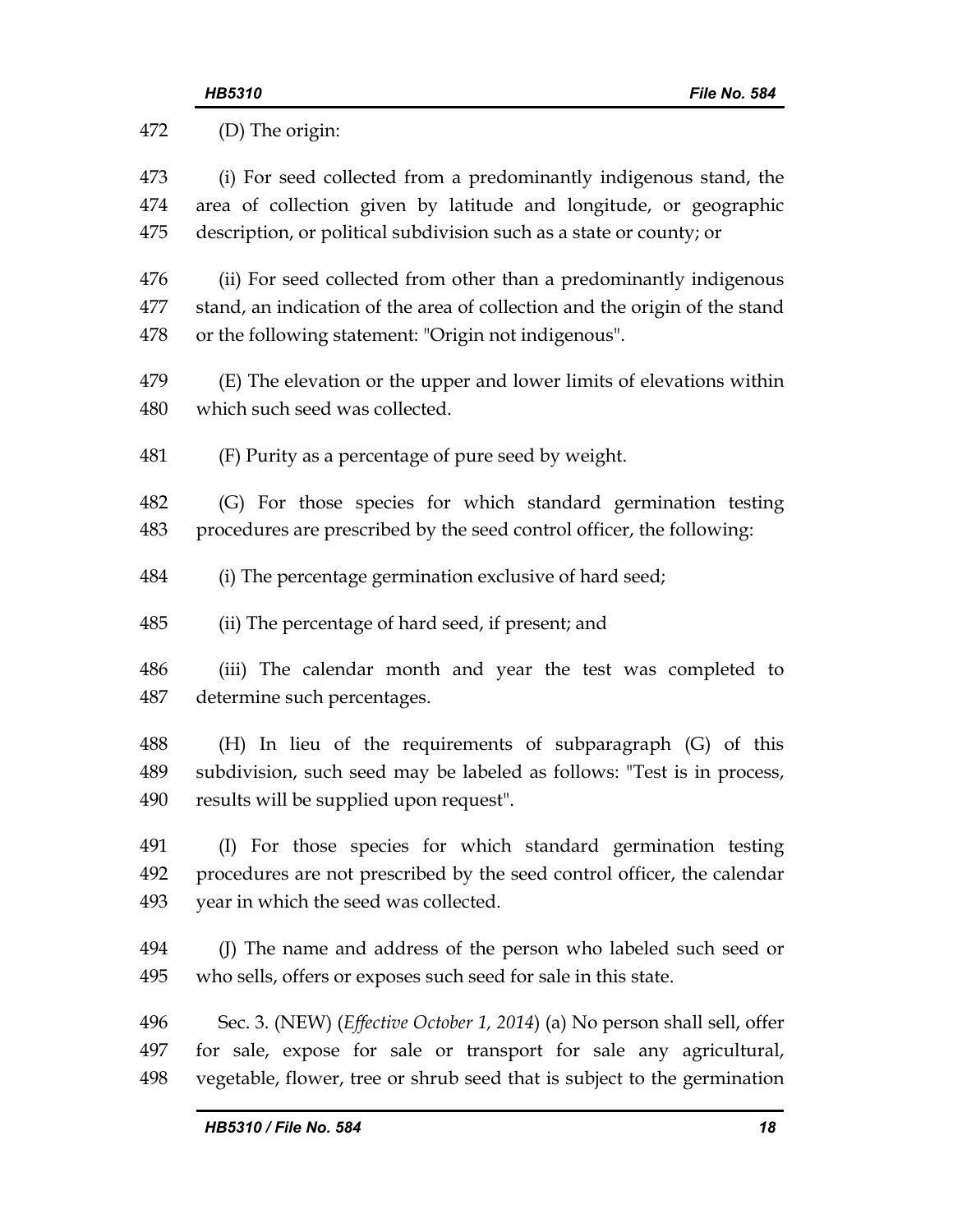499 requirements of section 2 of this act and for which section 2 of this act 500 does not otherwise provide the applicable germination test 501 requirement, if: (1) The test to determine the percentage of germination 502 required by section 2 of this act was completed more than ten months, 503 including the month such testing was performed, before such seed is 504 sold, offered for sale, exposed for sale or transported for sale in this 505 state; (2) such seed is not labeled in accordance with the provisions of 506 section 2 of this act or has a false or misleading label; (3) such seed is 507 associated with a false or misleading advertisement; (4) such seed 508 consists of or contains prohibited noxious weed seeds; (5) such seed 509 consists of or contains restricted noxious weed seeds per pound in 510 excess of the number prescribed by rules as adopted by the Association 511 of Official Seed Analysts, effective October 1, 1978, and amended from 512 time to time, or in excess of the number declared or in excess of the 513 maximum percentage allowed (0.50 per cent) for undesirable grass 514 seeds on the label attached to the container of the seed or associated 515 with such seed; (6) contains more than two and one-half per cent by 516 weight of all weed seeds; (7) any labeling, advertising or other 517 representation required by section 2 of this act represents the seed to 518 be certified seed or any class thereof unless: (A) (i) Such seed conforms 519 to standards of purity and identify as to kind, species and subspecies, 520 if applicable, or variety, as determined by a seed certifying agency, or 521 (ii) in the case of any tree seed, that such seed was found by such seed 522 certifying agency to be of the origin and elevation claimed, in 523 compliance with the rules and regulations of such seed certifying 524 agency, and (B) such seed bears an official label issued for such seed by 525 a seed certifying agency which label certifies that the seed is of a 526 specified class and a specified kind, variety, species and subspecies, if 527 applicable; (8) such seed is labeled with a variety name but such seed 528 is not certified by a seed certifying agency, whenever such seed is a 529 variety for which 7 USC 2321 specifies that the sale of such seed shall 530 be as a class of certified seed, except any seed from a certified lot may 531 be labeled as to variety name when used in a mixture by, or with, the 532 approval of the owner of the variety.

# 533 (b) The prohibitions contained in subsection (a) of this section shall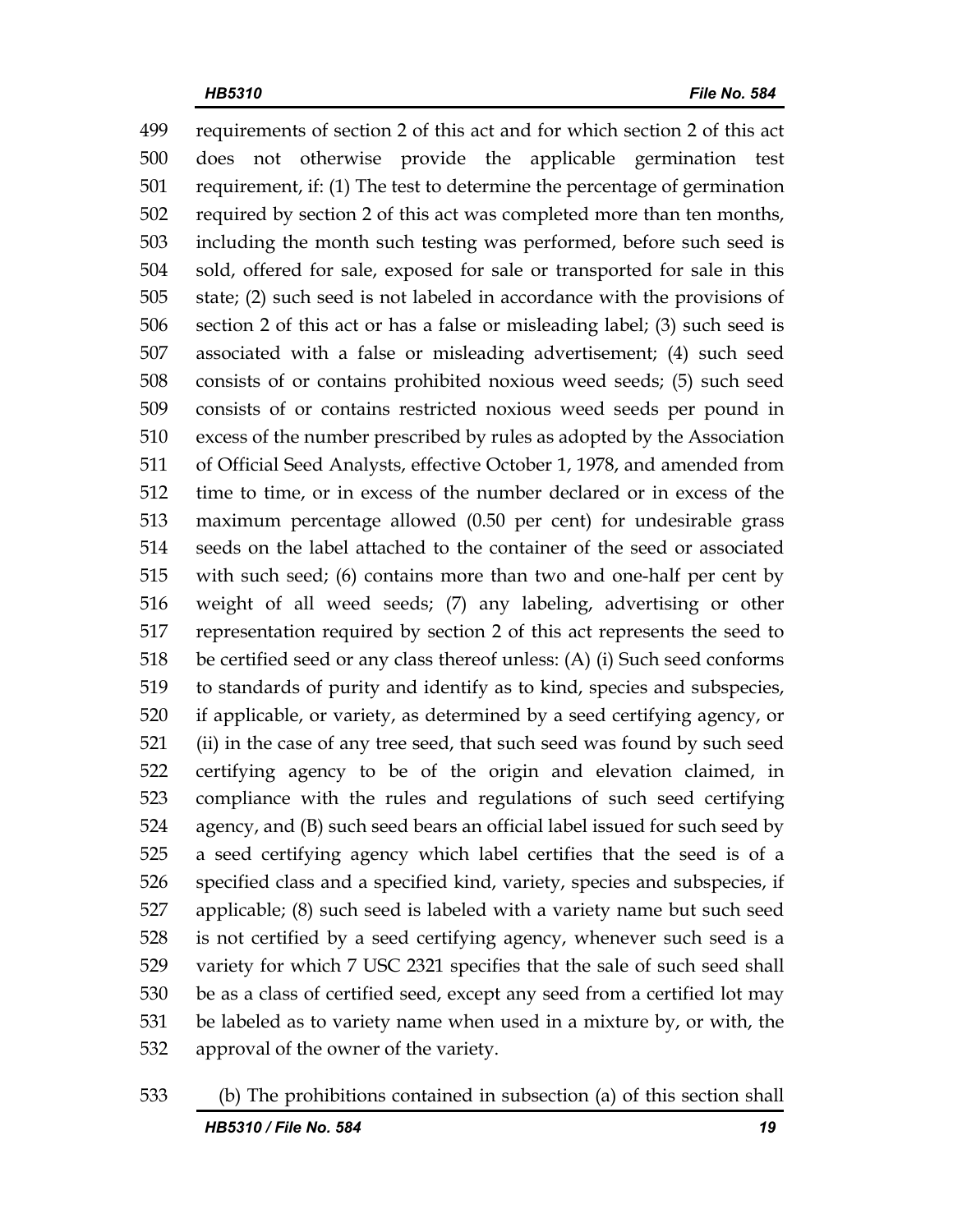534 not apply to any agricultural, vegetable, tree or shrub seed sold, 535 offered for sale, exposed for sale or transported for sale in this state in 536 a hermetically-sealed container. Notwithstanding the provisions of 537 section 2 of this act and subsection (a) of this section, agricultural or 538 vegetable seeds packaged in hermetically sealed containers under the 539 conditions defined in rules as adopted by the Association of Official 540 Seed Analysts, effective October 1, 1978, and amended from time to 541 time, may be sold, exposed for sale or offered for sale or transportation 542 in this state for a period of thirty-six months after the last day of the 543 month that such seeds were tested for germination prior to packaging. 544 If any agricultural or vegetable seed in a hermetically sealed container 545 is sold, exposed for sale, or offered for sale or transportation in this 546 state more than thirty-six months after the last day of the month in 547 which such seed was tested prior to packaging, such seed shall be 548 retested not earlier than ten months, inclusive of the month of such 549 retest, prior to the sale, exposure for sale, offering for sale or 550 transportation of such seed.

551 (c) No person shall: (1) Detach, alter, deface or destroy any label 552 required pursuant to section 2 of this act, (2) alter or substitute seed in 553 a manner inconsistent with the requirements of section 2 of this act, (3) 554 use relabeling stickers that do not have both the calendar month and 555 year the germination test was completed, the sell by date and the lot 556 number that matches the existing, original lot number, (4) use a 557 relabeling sticker for a seed more than one time, (5) disseminate any 558 false or misleading advertisement concerning any seed that is subject 559 to the provisions of section 2 of this act or this section, (6) hinder or 560 obstruct, in any way, the seed control officer in the performance of his 561 or her duties, as prescribed by section 2 of this act, (7) fail to comply 562 with a "stop sale" order or to move or otherwise handle or dispose of 563 any lot of seed held under a "stop sale" order or dispose of any tag 564 attached to such a lot, except with the express permission of the seed 565 control officer, (8) use the word "trace" or the phrase "contains > than 566 .01%" as a substitute for any statement that is required pursuant to 567 section 2 of this act, (9) use the word "type" in any labeling in 568 connection with the name of any agricultural seed variety, or (10) alter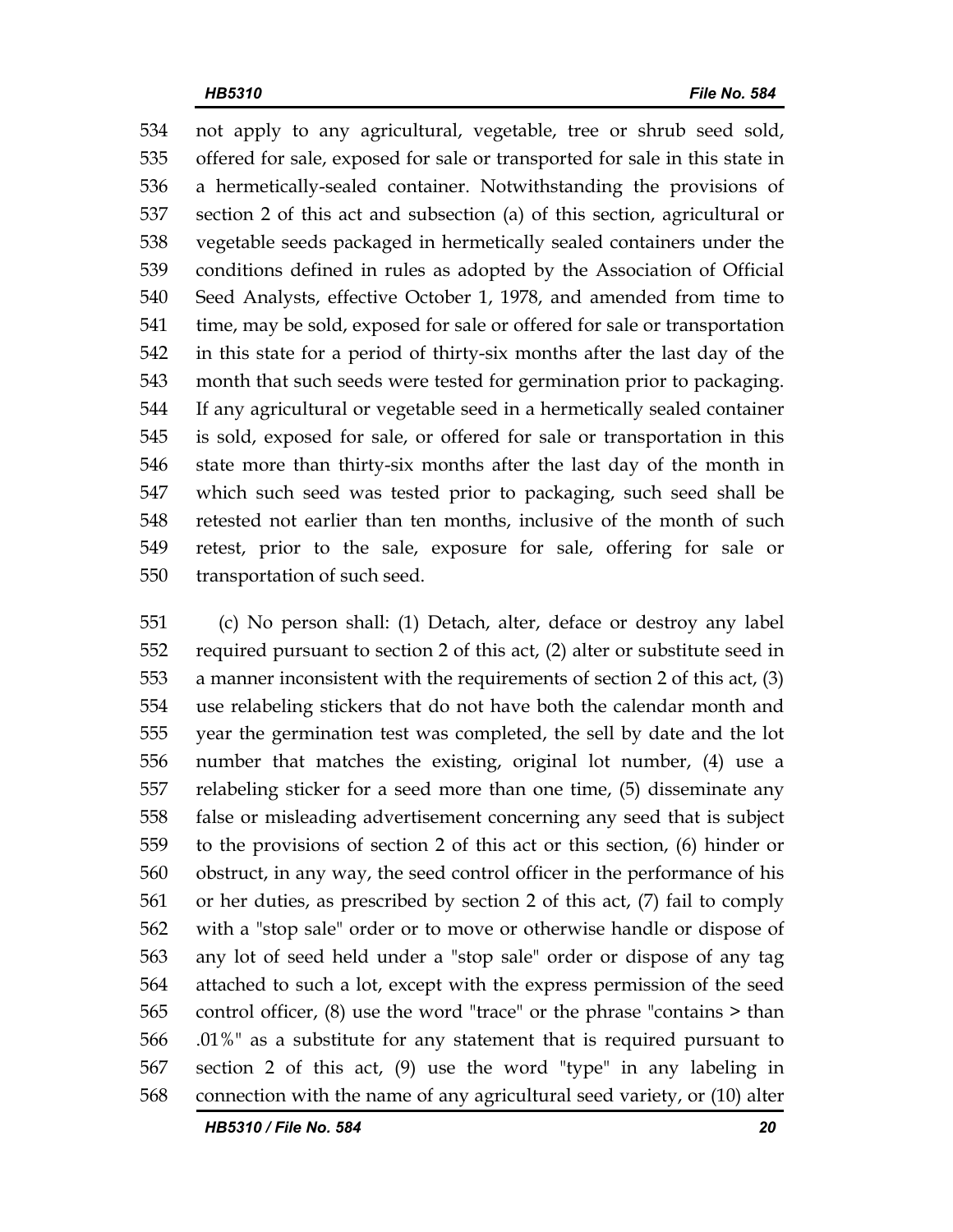569 or falsify any seed label, seed tests, laboratory report, record or other 570 document for the purpose of creating a misleading impression as to 571 kind, variety, history, quality or origin of such seed.

572 Sec. 4. (NEW) (*Effective October 1, 2014*) Each person whose name 573 appears on the label as handling agricultural, vegetable, flower, tree or 574 shrub seeds pursuant to section 2 or 3 of this act, shall keep for a 575 period of two years complete records of each lot of agricultural, 576 vegetable, flower, tree or shrub seed handled and keep for one year a 577 file sample of each lot of seed after final disposition of said lot. Any 578 such records and samples pertaining to such a lot shall be accessible 579 for inspection by the seed control officer, or such officer's agent during 580 customary business hours. The provisions of this section shall not be 581 deemed to apply to any tree seed produced by a consumer.

582 Sec. 5. (NEW) (*Effective October 1, 2014*) The provisions of sections 2 583 and 3 of this act shall not be construed to apply to: (1) Seed or grain 584 that is not intended for sowing purposes, (2) cleaned or conditioned 585 seed that is in storage within, or that is in transit or consigned to a 586 cleaning or conditioning establishment, (3) any carrier with respect to 587 any seed transported or delivered for transport in the ordinary course 588 of such carrier's business, provided such carrier is not engaged in 589 producing, conditioning or marketing seeds, or (4) any person who 590 sells or offers for sale any seed that is incorrectly labeled or 591 represented as to kind, species, subspecies, variety, type, origin, 592 elevation, or year of collection, provided: (A) Such seeds cannot be 593 properly identified for such characteristic by examination thereof, and 594 (B) such person has not failed to obtain an invoice, genuine grower's or 595 tree seed collector's declaration or other labeling information and to 596 take such other precautions as may be reasonable to insure the veracity 597 of such labeled characteristic.

598 Sec. 6. (NEW) (*Effective October 1, 2014*) (a) The duty to enforce the 599 provisions of sections 2 to 5, inclusive, of this act, is hereby vested in 600 the seed control officer. Said seed control officer, or such officer's duly 601 appointed agent, shall: (1) Sample, inspect, make analysis of and test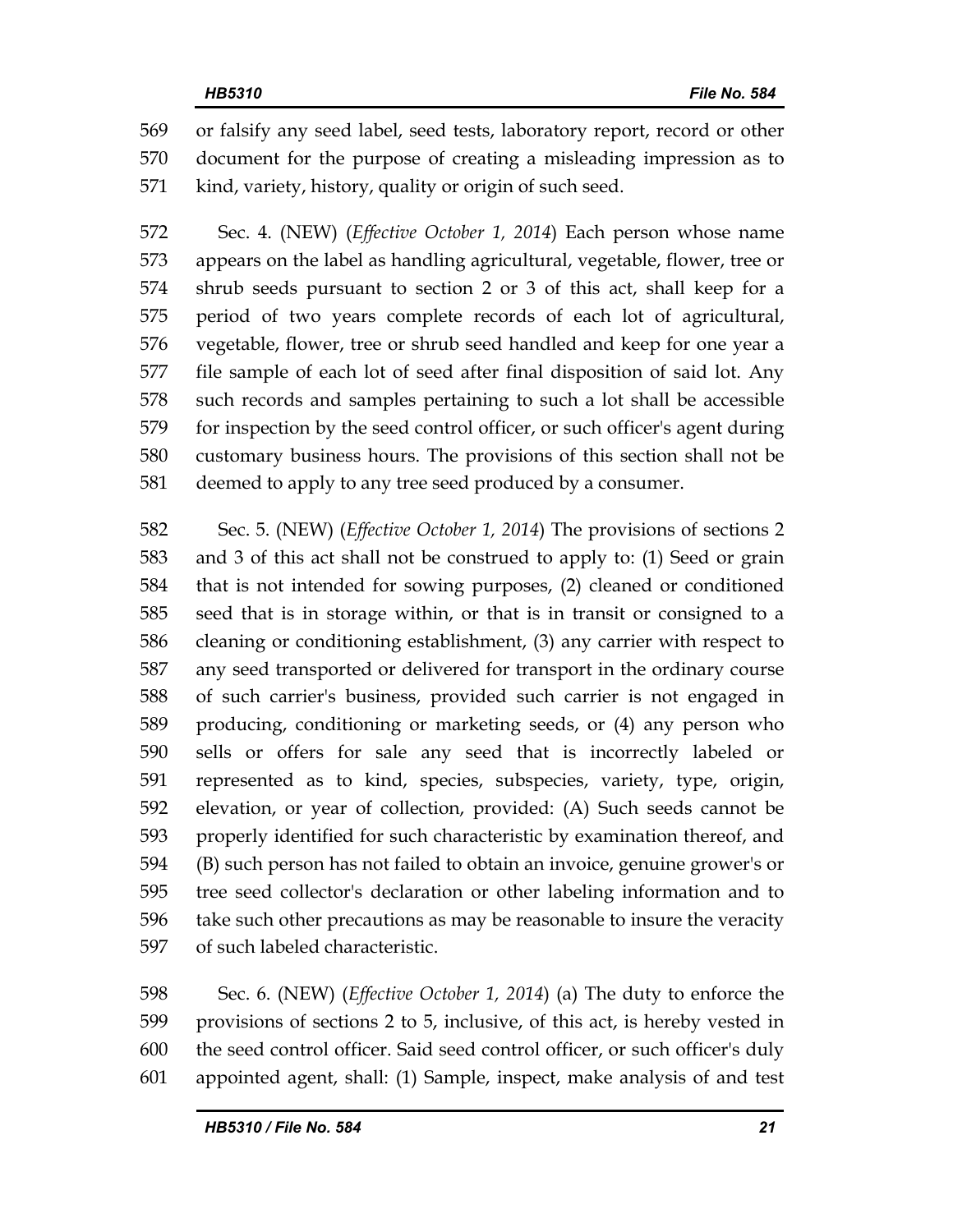602 seeds that are transported, sold, offered or exposed for sale in the state 603 for sowing purposes, at such time and place and to such extent as such 604 officer may deem necessary to determine whether the labeling for such 605 seeds complies with the requirements of sections 2 and 3 of this act, (2) 606 promptly notify the person who sold, offered or exposed for sale such 607 seed and, if applicable, the person who labeled or transported such 608 seed, of any violation, "stop sale" order or seizure, and (3) adopt 609 regulations, in accordance with the provisions of chapter 54 of the 610 general statutes, concerning: (A) Methods of sampling, inspecting, 611 analyzing, testing and examining seeds and the tolerances to be used, 612 (B) provisions required for the enforcement of sections 2 to 5, inclusive, 613 of this act, (C) the development of a prohibited and restricted noxious 614 weed list, (D) reasonable standards of germination for vegetable seeds 615 and flower seeds, (E) labeling flower seeds with respect to kind and 616 variety or type and performance characteristics for such seeds, (F) the 617 development of a list of the kinds of flower seeds subject to the flower 618 seed germination labeling requirements described in section 2 of this 619 act, (G) the development of a list of the tree seed and the shrub seed 620 species subject to germination labeling requirements, as described in 621 section 2 of this act, and (H) the development of a list of the kinds of 622 vegetable seeds subject to the vegetable seed germination labeling 623 requirements, as described in section 2 of this act.

624 (b) In furtherance of the provisions of sections 2 to 5, inclusive, of 625 this act, the seed control officer may: (1) Enter upon any public or 626 private premises during customary business hours for the purpose of 627 gaining access to seeds and the records connected with such seeds, any 628 truck or other conveyor by land, water or air at any time when the 629 conveyor is accessible, (2) issue and enforce a written or printed "stop 630 sale" order, as described in section 7 of this act, to the owner or 631 custodian of any lot of seed for the purpose of enforcing the provisions 632 of sections 2 to 5, inclusive, of this act, (3) establish, maintain or make 633 provision for the use of seed testing facilities for the purpose of 634 enforcing the provisions of sections 2 to 5, inclusive, of this act, (4) 635 perform or provide for the performance of purity and germination 636 tests of seed for farmers and dealers upon request, (5) adopt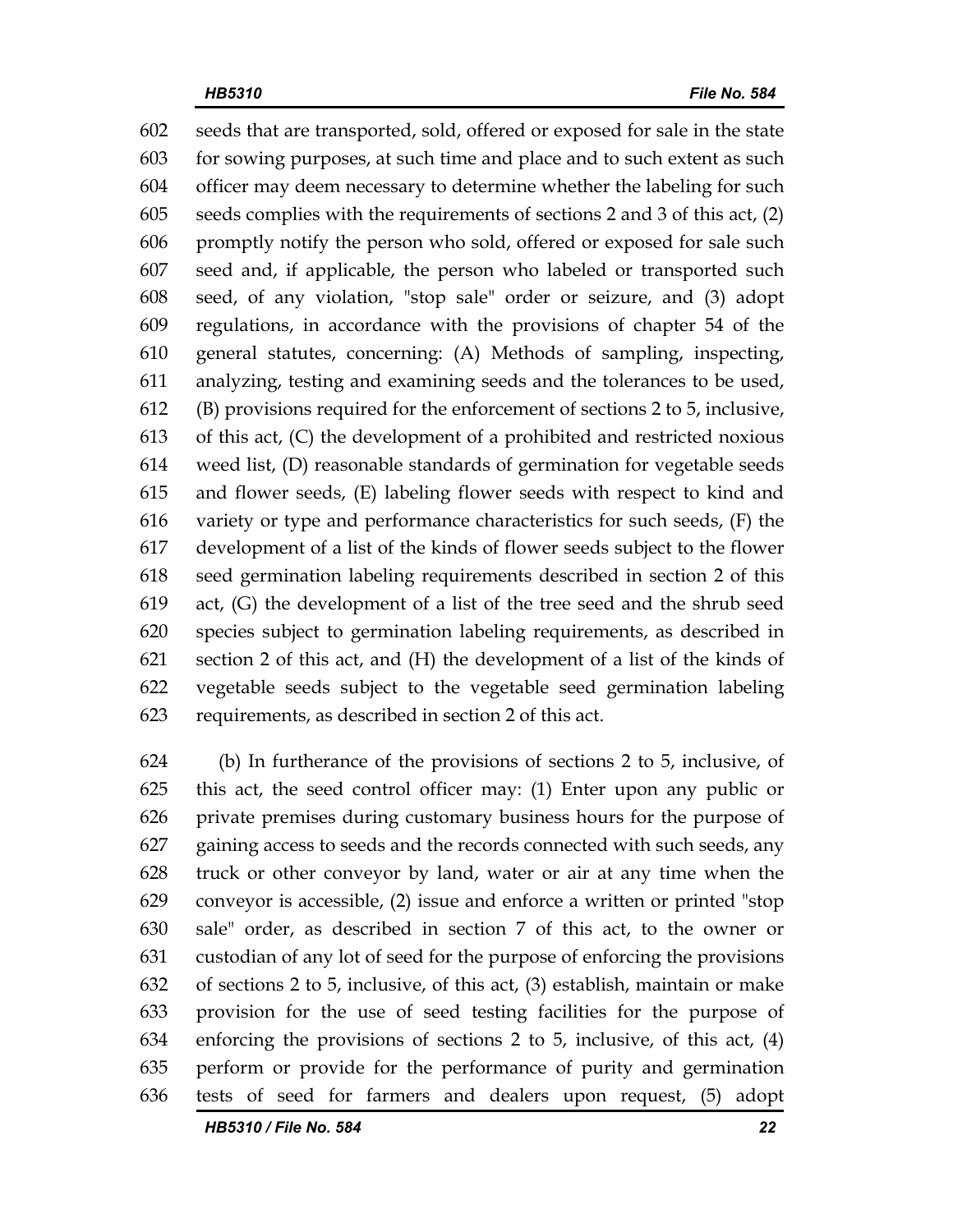637 regulations, in accordance with the provisions of chapter 54 of the 638 general statutes, concerning purity and germination tests, including, 639 but not limited to, establishing a fee for the performance of such tests, 640 (6) cooperate with the United States Department of Agriculture or any 641 other federal or state agency involved in seed law enforcement.

642 (c) The provisions of sections 2 to 9, inclusive, of this act shall 643 supersede and preempt the provisions of any municipal law or 644 ordinance relative to the registration, sale, labeling, storage, 645 transportation, distribution, notification of use or use of seeds.

646 Sec. 7. (NEW) (*Effective October 1, 2014*) Any "stop sale" order issued 647 by the seed control officer to enforce the provisions of sections 2 to 5, 648 inclusive, of this act shall prohibit the sale, conditioning and 649 movement of such seed, except upon the approval of said seed control 650 officer, until such officer finds that any requirement of sections 2 to 5, 651 inclusive, of this act, is met and, as a result of such finding, said control 652 officer issues a release from said "stop sale" order. Any person 653 aggrieved by a "stop sale" order issued by the seed control officer may 654 appeal such order to the Superior Court.

655 Sec. 8. (NEW) (*Effective October 1, 2014*) (a) Any lot of seed that does 656 not comply with the requirements of sections 2 to 5, inclusive, of this 657 act, shall be subject to seizure upon complaint of the seed control 658 officer to the Superior Court. If, following opportunity for a hearing on 659 such matter, the court finds such seed to not comply with the 660 provisions of sections 2 to 5, inclusive, of this act, and orders the 661 condemnation of such seed, the seed shall be denatured, processed, 662 destroyed, relabeled, or otherwise disposed of in compliance with the 663 provisions of the general statutes.

664 (b) Whenever, in the performance of his or her duties, the seed 665 control officer applies to the Superior Court for a temporary or 666 permanent injunction restraining any person from violating or 667 continuing to violate any provision of sections 2 to 5, inclusive, of this 668 act, and such injunction is granted, such injunction shall be issued 669 without bond.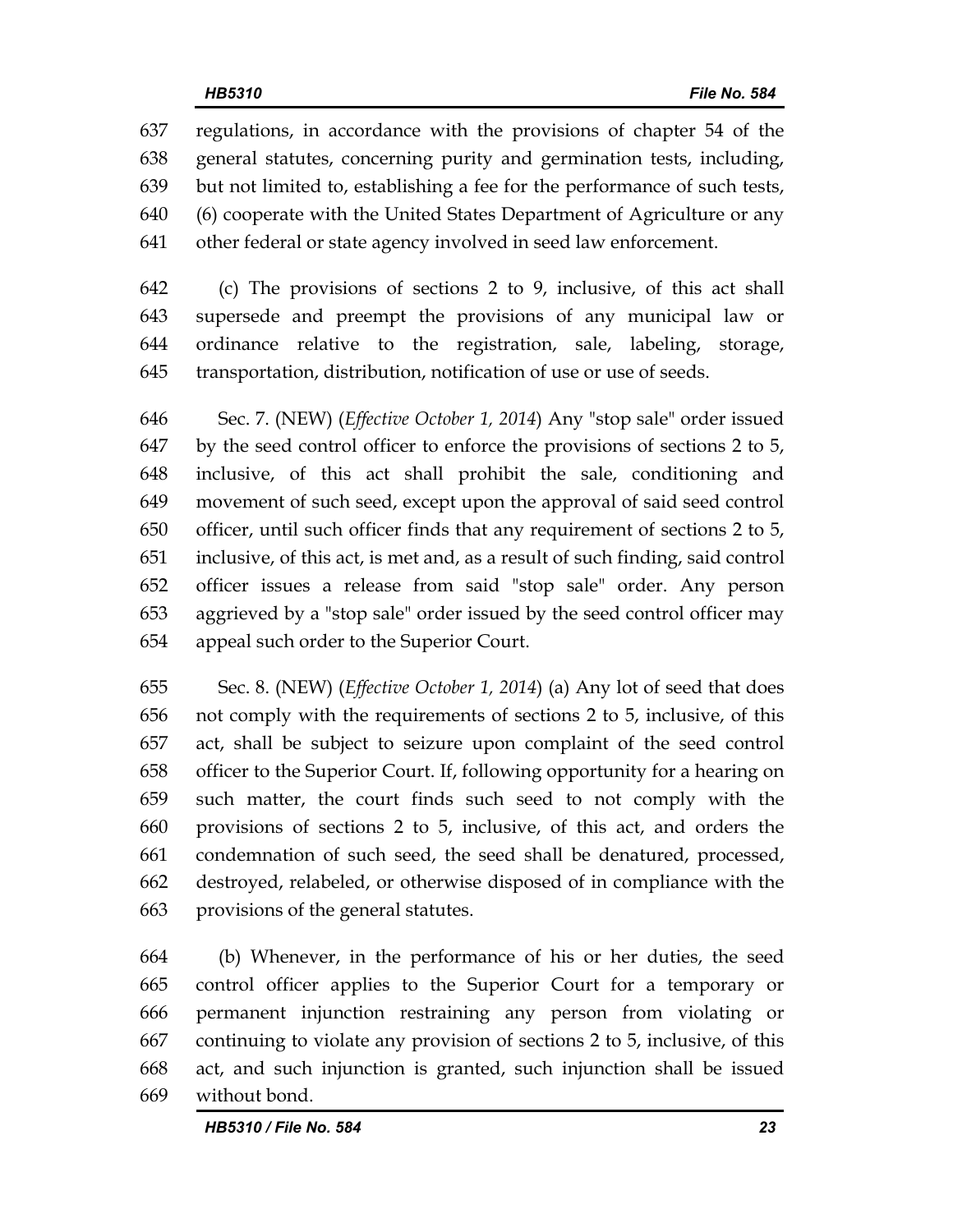670 Sec. 9. (NEW) (*Effective October 1, 2014*) Any person who violates the 671 provisions of sections 2 to 5, inclusive, of this act shall be guilty of a 672 class D misdemeanor and shall be fined one hundred dollars for the 673 first offense and two hundred dollars for each subsequent offense.

674 Sec. 10. Subsection (b) of section 51-164n of the 2014 supplement to 675 the general statutes is repealed and the following is substituted in lieu 676 thereof (*Effective October 1, 2014*):

677 (b) Notwithstanding any provision of the general statutes, any 678 person who is alleged to have committed (1) a violation under the 679 provisions of section 1-9, 1-10, 1-11, 4b-13, 7-13, 7-14, 7-35, 7-41, 7-83, 7- 680 283, 7-325, 7-393, 8-12, 8-25, 8-27, 9-63, 9-322, 9-350, 10-193, 10-197, 10- 681 198, 10-230, 10-251, 10-254, 12-52, 12-170aa, 12-292 or 12-326g, 682 subdivision (4) of section 12-408, subdivision (3), (5) or (6) of section 683 12-411, section 12-435c, 12-476a, 12-476b, 12-487, 13a-71, 13a-107, 13a-684 113, 13a-114, 13a-115, 13a-117b, 13a-123, 13a-124, 13a-139, 13a-140, 13a-685 143b, 13a-247 or 13a-253, subsection (f) of section 13b-42, section 13b-686 90, 13b-221, 13b-292, 13b-336, 13b-337, 13b-338, 13b-410a, 13b-410b or 687 13b-410c, subsection (a), (b) or (c) of section 13b-412, section 13b-414, 688 subsection (d) of section 14-12, section 14-20a or 14-27a, subsection (e) 689 of section 14-34a, subsection (d) of section 14-35, section 14-43, 14-49, 690 14-50a or 14-58, subsection (b) of section 14-66, section 14-66a, 14-66b 691 or 14-67a, subsection (g) of section 14-80, subsection (f) of section 14- 692 80h, section 14-97a, 14-100b, 14-103a, 14-106a, 14-106c, 14-146, 14-152, 693 14-153 or 14-163b, a first violation as specified in subsection (f) of 694 section 14-164i, section 14-219 as specified in subsection (e) of said 695 section, subdivision (1) of section 14-223a, section 14-240, 14-249, 14- 696 250 or 14-253a, subsection (a) of section 14-261a, section 14-262, 14-264, 697 14-267a, 14-269, 14-270, 14-275a, 14-278 or 14-279, subsection (e) or (h) 698 of section 14-283, section 14-291, 14-293b, 14-296aa, 14-319, 14-320, 14- 699 321, 14-325a, 14-326, 14-330 or 14-332a, subdivision (1), (2) or (3) of 700 section 14-386a, section 15-25 or 15-33, subdivision (1) of section 15-97, 701 subsection (a) of section 15-115, section 16-44, 16-256e, 16a-15 or 16a-22, 702 subsection (a) or (b) of section 16a-22h, section 17a-24, 17a-145, 17a-149, 703 17a-152, 17a-465, 17a-642, 17b-124, 17b-131, 17b-137 or 17b-734,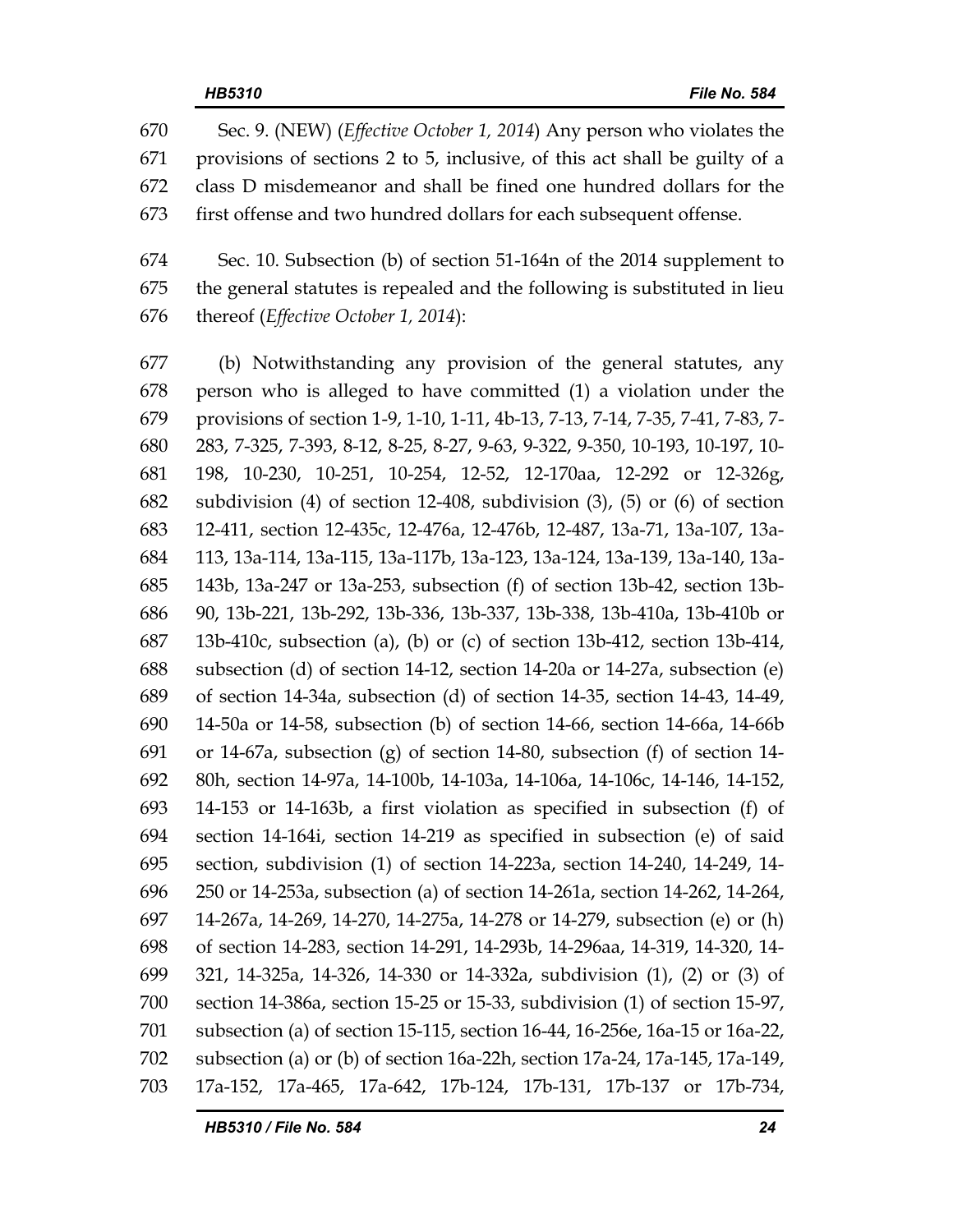704 subsection (b) of section 17b-736, section 19a-30, 19a-33, 19a-39 or 19a-705 87, subsection (b) of section 19a-87a, section 19a-91, 19a-105, 19a-107, 706 19a-113, 19a-215, 19a-219, 19a-222, 19a-224, 19a-286, 19a-287, 19a-297, 707 19a-301, 19a-309, 19a-335, 19a-336, 19a-338, 19a-339, 19a-340, 19a-425, 708 19a-502, 20-7a, 20-14, 20-158, 20-231, 20-249, 20-257, 20-265, 20-324e, 20- 709 341*l*, 20-366, 20-597, 20-608, 20-610, 21-1, 21-30, 21-38, 21-39, 21-43, 21- 710 47, 21-48, 21-63 or 21-76a, subdivision (1) of section 21a-19, section 21a-711 21, subdivision (1) of subsection (b) of section 21a-25, section 21a-26 or 712 21a-30, subsection (a) of section 21a-37, section 21a-46, 21a-61, 21a-63 713 or 21a-77, subsection (b) of section 21a-79, section 21a-85 or 21a-154, 714 subdivision (1) of subsection (a) of section 21a-159, subsection (a) of 715 section 21a-279a, section 22-12b, 22-13, 22-14, 22-15, 22-16, 22-29, 22-34, 716 22-35, 22-36, 22-38, 22-39, 22-39a, 22-39b, 22-39c, 22-39d, 22-39e, 22-49, 717 22-54, **[**22-61,**]** 22-89, 22-90, 22-98, 22-99, 22-100, 22-111o, 22-167, 22-279, 718 22-280a, 22-318a, 22-320h, 22-324a, 22-326 or 22-342, subsection (b), (e) 719 or (f) of section 22-344, section 22-359, 22-366, 22-391, 22-413, 22-414, 720 22-415, 22a-66a or 22a-246, subsection (a) of section 22a-250, subsection 721 (e) of section 22a-256h, section 22a-363 or 22a-381d, subsections (c) and 722 (d) of section 22a-381e, section 22a-449, 22a-461, 23-37, 23-38, 23-46 or 723 23-61b, subsection (a) or subdivision (1) of subsection (c) of section 23- 724 65, section 25-37 or 25-40, subsection (a) of section 25-43, section 25- 725 43d, 25-135, 26-16, 26-18, 26-19, 26-21, 26-31, 26-40, 26-40a, 26-42, 26-49, 726 26-54, 26-55, 26-56, 26-58 or 26-59, subdivision (1) of subsection (d) of 727 section 26-61, section 26-64, subdivision (1) of section 26-76, section 26- 728 79, 26-87, 26-89, 26-91, 26-94, 26-97, 26-98, 26-104, 26-105, 26-107, 26- 729 117, 26-128, 26-131, 26-132, 26-138 or 26-141, subdivision (1) of section 730 26-186, section 26-207, 26-215, 26-217 or 26-224a, subdivision (1) of 731 section 26-226, section 26-227, 26-230, 26-232, 26-244, 26-257a, 26-260, 732 26-276, 26-284, 26-285, 26-286, 26-288, 26-294, 28-13, 29-6a, 29-25, 29- 733 109, 29-143o, 29-143z or 29-156a, subsection (b), (d), (e) or (g) of section 734 29-161q, section 29-161y or 29-161z, subdivision (1) of section 29-198, 735 section 29-210, 29-243 or 29-277, subsection (c) of section 29-291c, 736 section 29-316, 29-318, 29-381, 30-48a, 30-86a, 31-3, 31-10, 31-11, 31-12, 737 31-13, 31-14, 31-15, 31-16, 31-18, 31-23, 31-24, 31-25, 31-32, 31-36, 31-38, 738 31-38a, 31-40, 31-44, 31-47, 31-48, 31-51, 31-51k, 31-52, 31-52a or 31-54,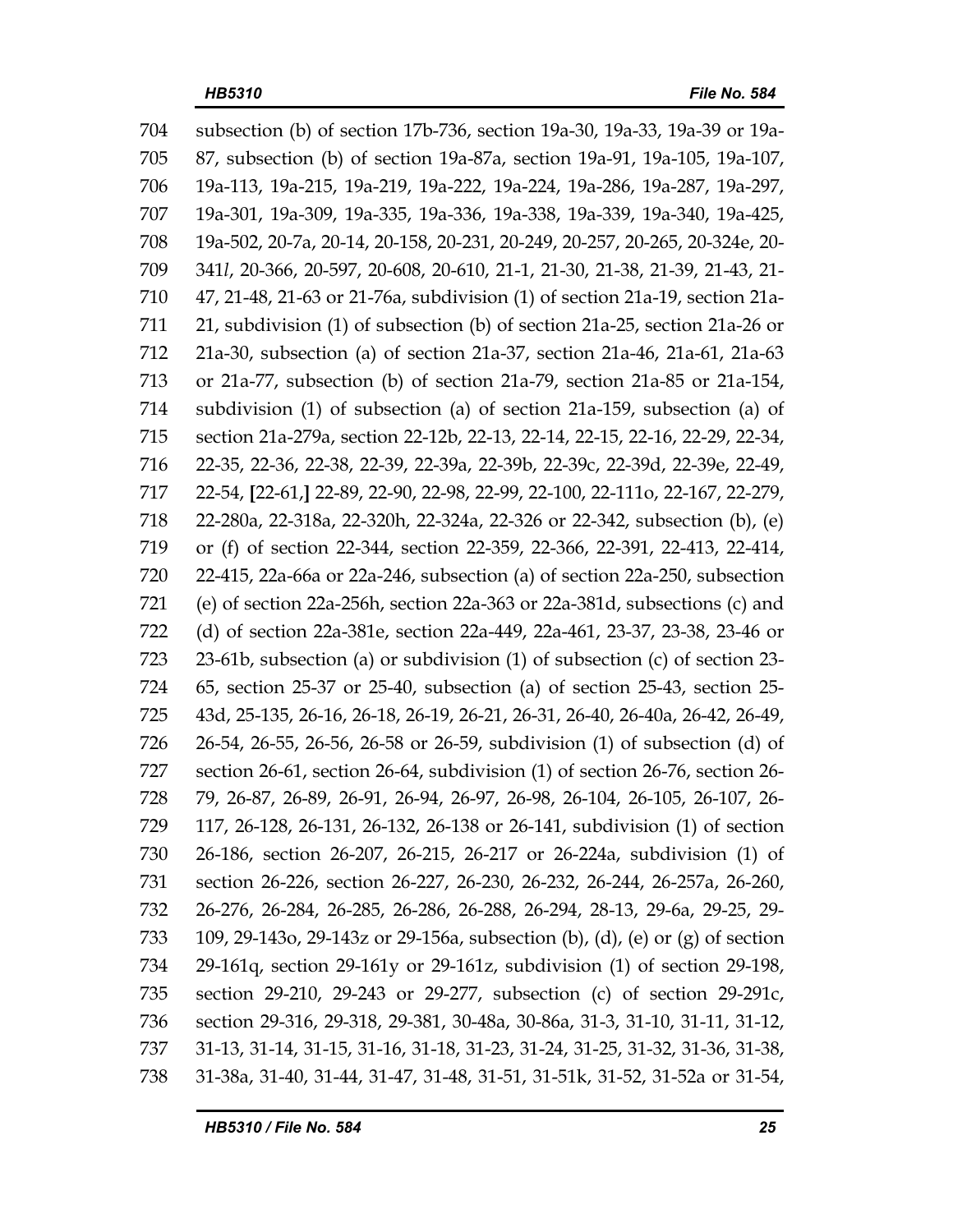| 739 | subsection (a) or (c) of section 31-69, section 31-70, 31-74, 31-75, 31-76, |
|-----|-----------------------------------------------------------------------------|
| 740 | 31-76a, 31-89b or 31-134, subsection (i) of section 31-273, section 31-288, |
| 741 | subdivision (1) of section 35-20, section 36a-787, 42-230, 45a-283, 45a-    |
| 742 | 450, 45a-634 or 45a-658, subdivision (13) or (14) of section 46a-54,        |
| 743 | section 46a-59, 46b-22, 46b-24, 46b-34, 47-34a, 47-47, 49-8a, 49-16, 53-    |
| 744 | 133, 53-199, 53-212a, 53-249a, 53-252, 53-264, 53-280, 53-302a, 53-303e,    |
| 745 | 53-311a, 53-321, 53-322, 53-323, 53-331, 53-344 or 53-450, or (2) a         |
| 746 | violation under the provisions of chapter 268, or $(3)$ a violation of any  |
| 747 | regulation adopted in accordance with the provisions of section 12-484,     |
| 748 | 12-487 or 13b-410, or (4) a violation of any ordinance, regulation or       |
| 749 | bylaw of any town, city or borough, except violations of building codes     |
| 750 | and the health code, for which the penalty exceeds ninety dollars but       |
| 751 | does not exceed two hundred fifty dollars, unless such town, city or        |
| 752 | borough has established a payment and hearing procedure for such            |
| 753 | violation pursuant to section 7-152c, shall follow the procedures set       |
| 754 | forth in this section.                                                      |

755 Sec. 11. Sections 22-55 to 22-61a, inclusive, of the general statutes are 756 repealed. (*Effective October 1, 2014*)

This act shall take effect as follows and shall amend the following

| sections: |                 |                  |
|-----------|-----------------|------------------|
|           |                 |                  |
| Section 1 | October 1, 2014 | New section      |
| Sec. $2$  | October 1, 2014 | New section      |
| Sec. $3$  | October 1, 2014 | New section      |
| Sec. $4$  | October 1, 2014 | New section      |
| Sec. $5$  | October 1, 2014 | New section      |
| Sec. 6    | October 1, 2014 | New section      |
| Sec. 7    | October 1, 2014 | New section      |
| Sec. $8$  | October 1, 2014 | New section      |
| Sec. 9    | October 1, 2014 | New section      |
| Sec. 10   | October 1, 2014 | $51-164n(b)$     |
| Sec. 11   | October 1, 2014 | Repealer section |

*ENV Joint Favorable C/R JUD* 

*JUD Joint Favorable*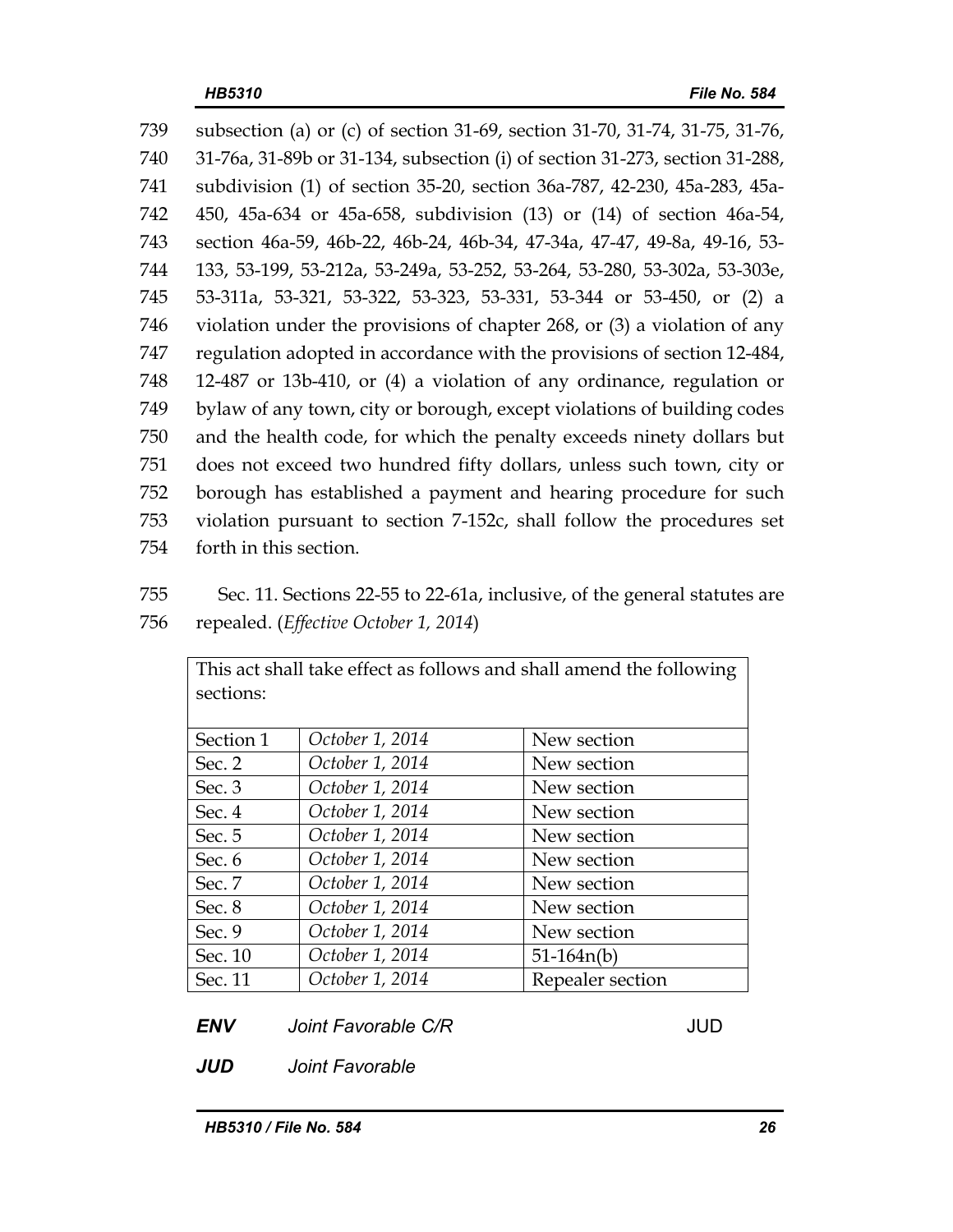The following Fiscal Impact Statement and Bill Analysis are prepared for the benefit of the members of the General Assembly, solely for purposes of information, summarization and explanation and do not represent the intent of the General Assembly or either chamber thereof for any purpose. In general, fiscal impacts are based upon a variety of informational sources, including the analyst's professional knowledge. Whenever applicable, agency data is consulted as part of the analysis, however final products do not necessarily reflect an assessment from any specific department.

### *OFA Fiscal Note*

*State Impact:* None

*Municipal Impact:* None

#### *Explanation*

The bill increases the penalty for violating the seed law from a fine to a class D misdemeanor. As there have been no violations under current law, this change is not anticipated to result in a fiscal impact.

#### *The Out Years*

*State Impact:* None *Municipal Impact:* None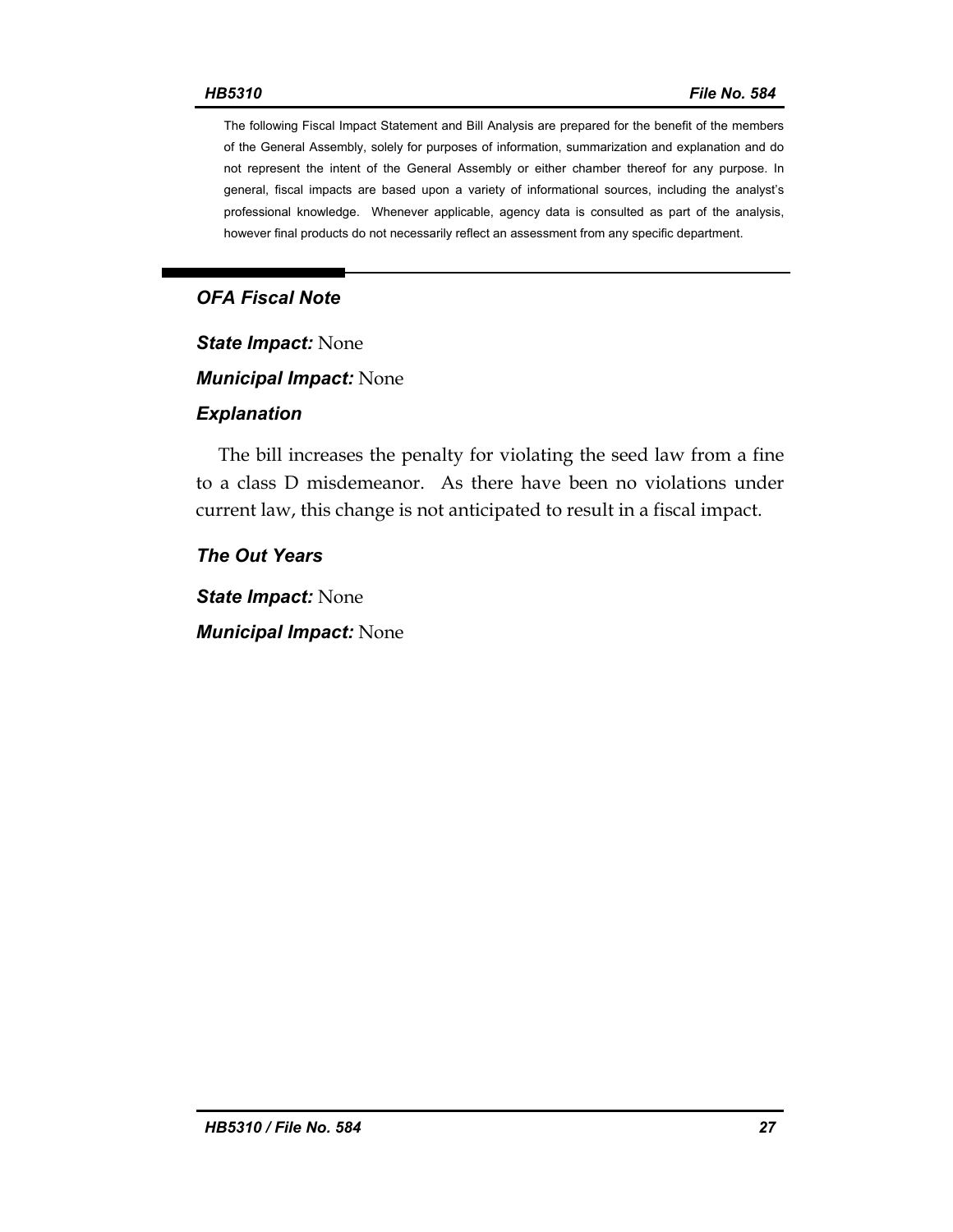# **OLR Bill Analysis HB 5310**

## *AN ACT CONCERNING CONNECTICUT'S SEED LAW.*

### **SUMMARY:**

This bill replaces Connecticut's seed law with provisions based on the Association of American Seed Control Officials' Recommended Uniform State Seed Law. Similar to current law, the bill:

- 1. establishes labeling requirements for seed sold, offered for sale, or transported in Connecticut;
- 2. imposes certain sales restrictions and record retention requirements;
- 3. authorizes the agriculture commissioner to enforce the requirements; and
- 4. establishes penalties for violations.

Among the differences from current law, the bill:

- 1. applies to flower seeds and tree or shrub seeds, instead of just agricultural and vegetable seeds;
- 2. distinguishes between cool-season and warm-season grass seed;
- 3. updates and expands labeling requirements to account for current technology and terminology;
- 4. specifies that its provisions supersede and preempt any municipal law or ordinance regarding the registration, sale, labeling, storage, transportation, distribution, notification of, or use of seeds;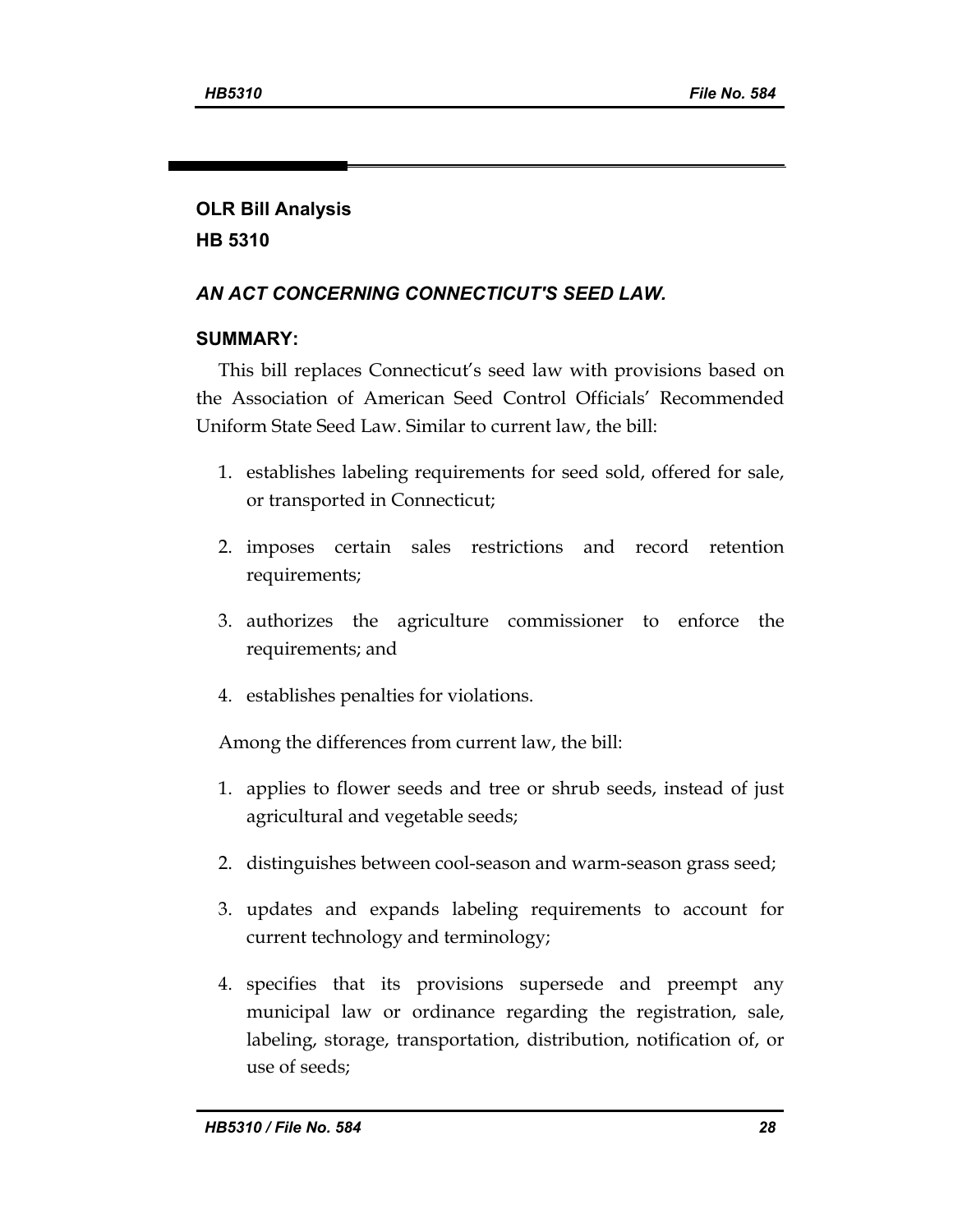- 5. increases the penalty for violating the seed law from a fine to a class D misdemeanor with a specified fine; and
- 6. eliminates a requirement that seed sellers or transporters register annually with the agriculture commissioner.

EFFECTIVE DATE: October 1, 2014

### **§ 2 — LABELING REQUIREMENTS**

Under current law, each container of agricultural or vegetable seed sold, offered or exposed for sale, or transported in Connecticut for sowing purposes must have a conspicuous label written or printed in English with specified information. The bill extends this requirement to flower seed and tree or shrub seed containers.

The labels must generally contain information about whether the seed was treated with any substance that is harmful to people or animals; the name, kind, and variety of seed; the lot number; the seed's origin; any weed seeds present; the seed's germination testing; the name of the person who labeled the seed or who is selling the seed; and other specified information.

Current law identifies specific labeling requirements for five seed categories:

- 1. agricultural and vegetable seeds treated with a substance designed to (a) control or repel disease, insects, or other pests or (b) improve plant development;
- 2. agricultural seeds, except for grass seed mixtures;
- 3. grass seed mixtures in containers of 50 pounds or less;
- 4. vegetable seeds in containers of one pound or less; and
- 5. vegetable seeds in containers of more than one pound.

The bill instead identifies specific labeling requirements for 14 seed categories: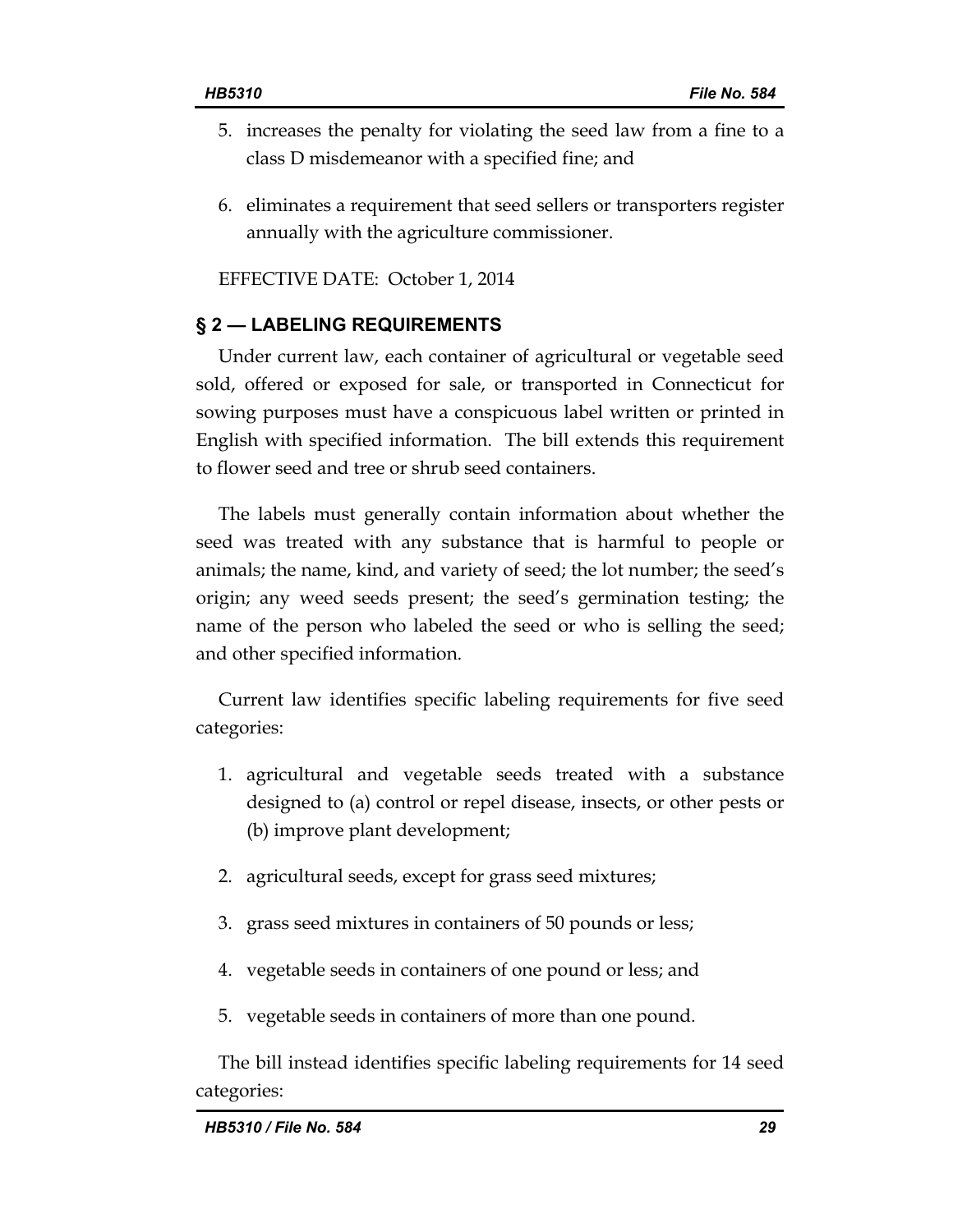- 1. agricultural, vegetable, and flower seeds treated with a substance or subjected to a process for which a claim is made;
- 2. agricultural seeds, except (a) cool-season grass seed, (b) seed sold on a pure live basis, or (c) hybrids with less than 95% hybrid seed;
- 3. cool-season grass seed, including Kentucky bluegrass, various fescues, various ryegrasses, and colonial or creeping bentgrass;
- 4. agricultural seeds that are coated;
- 5. vegetable seeds in packets prepared for use in home gardens or household plantings or in pre-planted containers, mats, tapes, or other planting devices;
- 6. vegetable seeds in containers prepared for use in home gardens or household plantings, excluding packets, pre-planted containers, mats, tapes, or other planting devices;
- 7. flower seeds in packets prepared for use in home gardens or household plantings or in pre-planted containers, mats, tapes, or other planting devices;
- 8. flower seeds in containers, excluding packets, pre-planted containers, mats, tapes, or other planting devices, and not prepared for use in home gardens or household plantings;
- 9. agricultural seeds sold on a pure live basis;
- 10. agricultural and vegetable hybrid seed containing less than 95% hybrid seed;
- 11. combination mulch, seed, and fertilizer products;
- 12. combination products containing seed and granular fertilizer;
- 13. tree or shrub seeds treated with a substance or subjected to a process for which a claim is made; and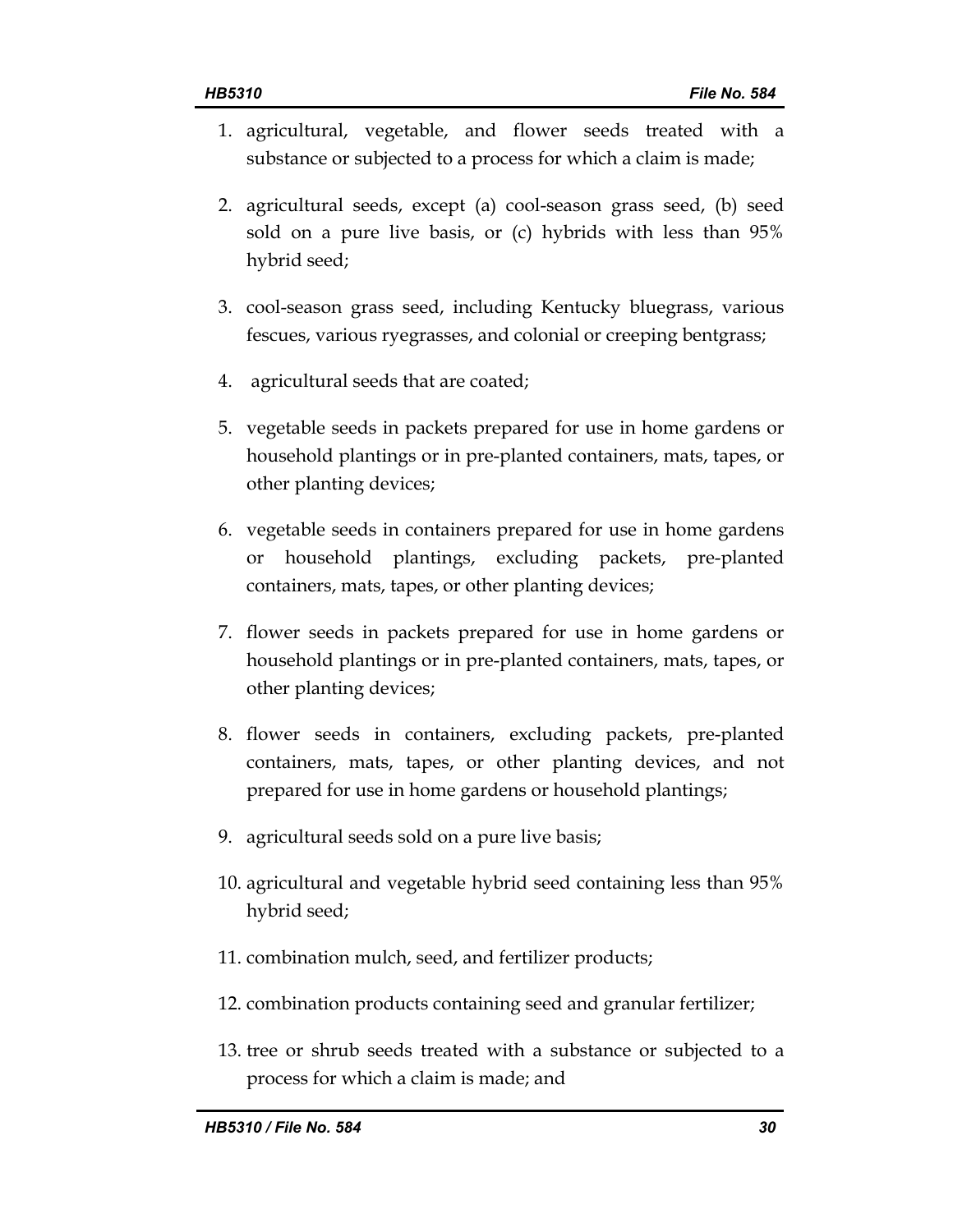14. untreated tree or shrub seeds.

# **§ 3 — SALE RESTRICTIONS**

### *Sales and Transport Prohibitions*

Under current law, no one may sell, offer or expose for sale, or transport for sale any agricultural or vegetable seed within Connecticut unless a germination test was completed within the preceding nine months, not counting the month in which the test was performed. The bill (1) applies the restriction to flower seed and tree or shrub seed and (2) changes the time period for germination testing to within 10 months including the month in which the test was performed.

Also under current law, no one may sell, offer or expose for sale, or transport for sale any agricultural or vegetable seed within Connecticut unless it is labeled as required, does not have a false or misleading label or advertisement, meets certain purity standards, does not contain prohibited noxious-weed seeds, does not contain restricted noxious-weed seeds beyond certain tolerance levels, and does not contain more than 2½% by weight of all weed seeds. The bill applies these requirements to flower seed and tree or shrub seed.

# *Exception to Sales and Transport Prohibitions*

The bill adds an exception to the sale restrictions for certain hermetically sealed seed containers. Specifically, the prohibitions do not apply to any agricultural, vegetable, or tree or shrub seed sold, offered or exposed for sale, or transported for sale in Connecticut in a hermetically sealed container.

But, agricultural or vegetable seeds packaged in a hermetically sealed container may only be sold, offered or exposed for sale, or transported in the state for a 36-month period after the last day of the month in which the seeds were tested for germination before packaging. After the 36-month period, the seed must be retested within 10 months before selling, exposing or offering for sale, or transporting.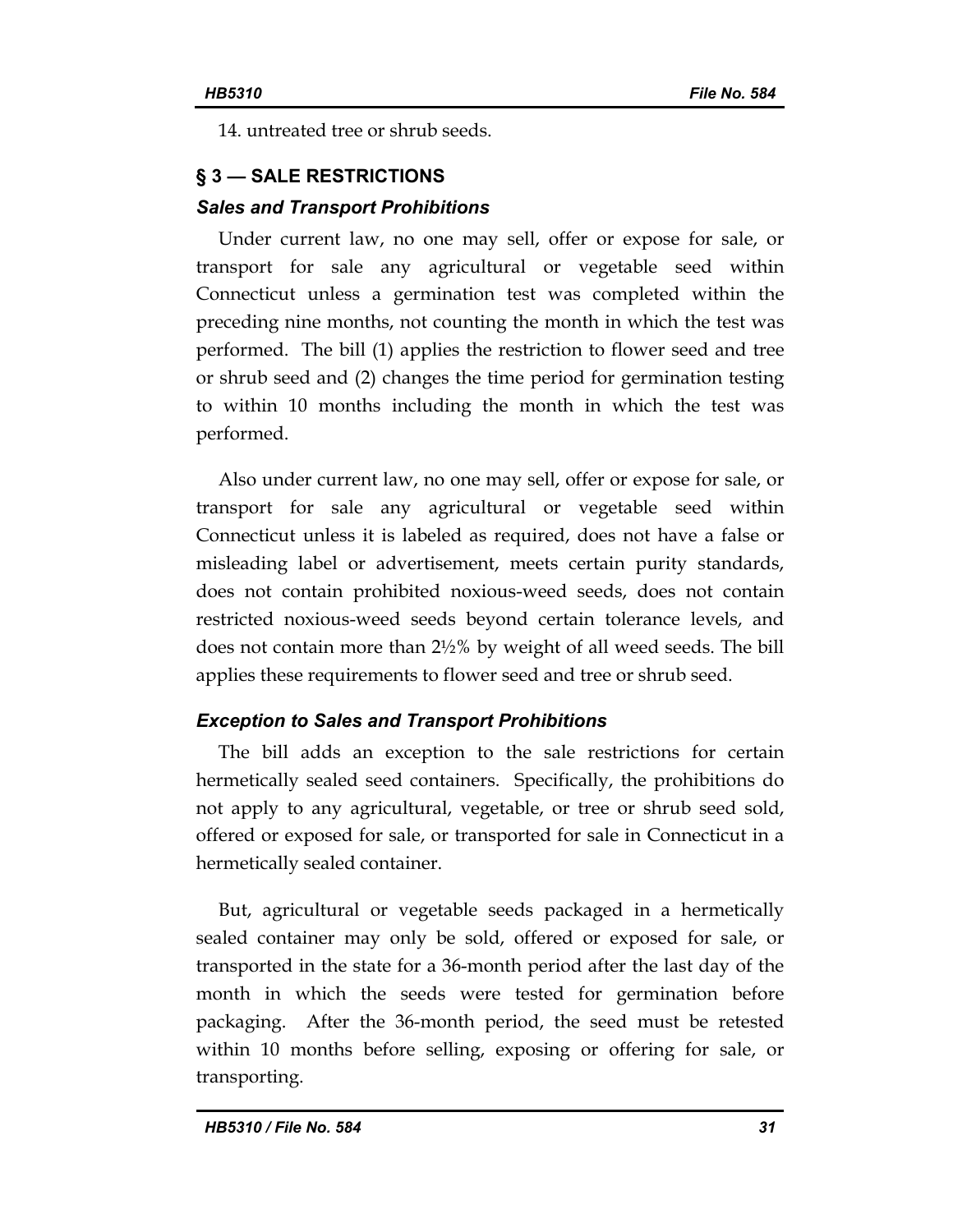#### *Generally Applicable Prohibitions*

The bill prohibits anyone from:

- 1. using a relabeling sticker for a seed more than once;
- 2. using a relabeling sticker that does not have the (a) calendar month and year the germination test was completed, (b) sell-by date, and (c) lot number that matches the existing, original lot number;
- 3. altering or falsifying any seed label, seed tests, laboratory report, record, or other document to mislead another on the kind, variety, history, quality, or origin on the seed; and
- 4. using the phrase "contains > than .01%" on a label as a substitute for any required statement.

The law already prohibits anyone from:

- 1. detaching, altering, defacing, or destroying a seed label;
- 2. altering or substituting seed in a manner that is inconsistent with the labeling requirements;
- 3. disseminating any false or misleading advertisement concerning any seed subject to the labeling requirements;
- 4. hindering or obstructing the agriculture commissioner in the performance of his duties;
- 5. failing to comply with a "stop sale" order or moving, handling, or disposing of any seed held under a "stop sale" order or disposing of any tag attached to it, except with the commissioner's express permission;
- 6. using the word "trace" as a substitute for any required statement; and
- 7. using the word "type" in any labeling in connection with the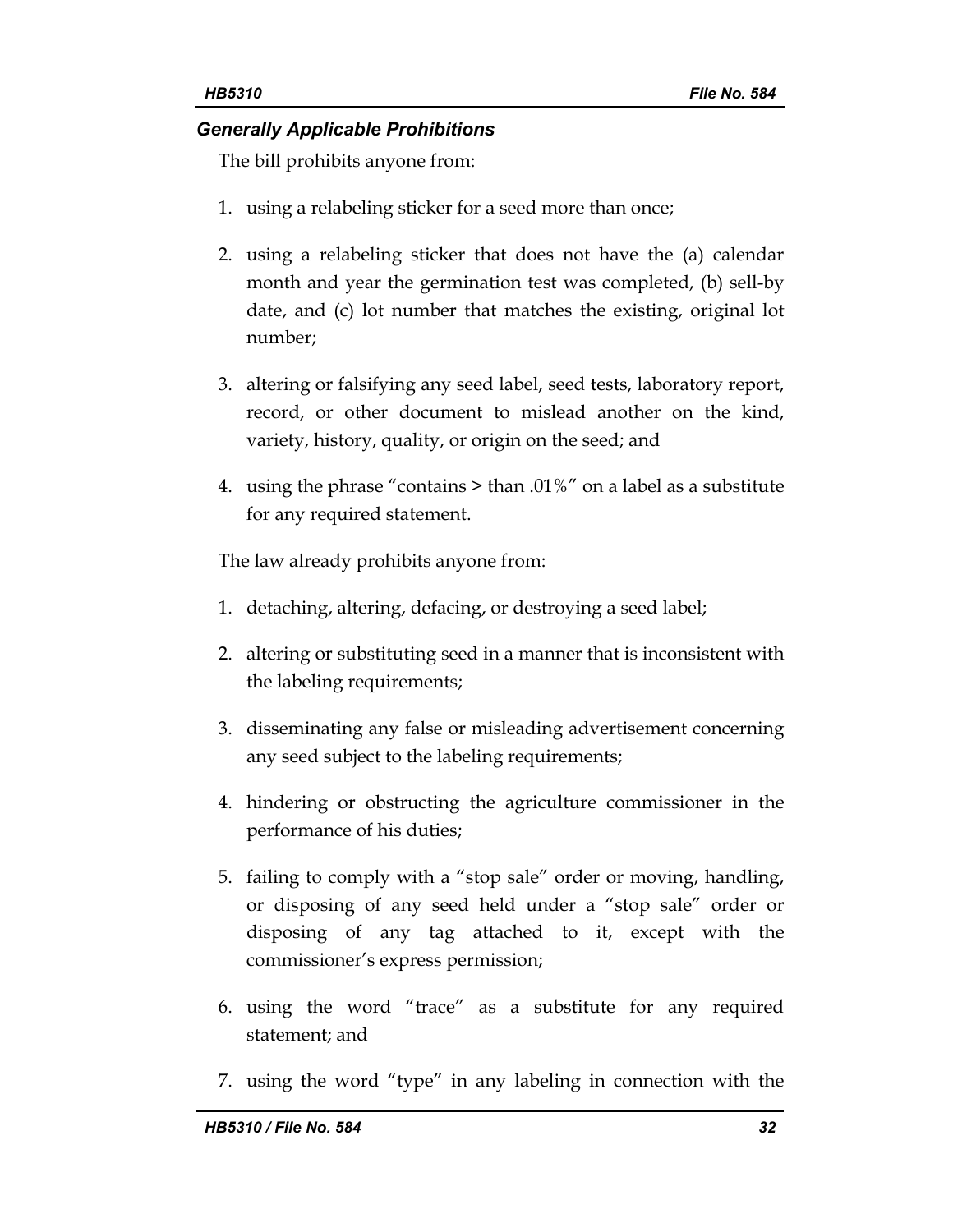name of an agricultural seed variety.

#### **§ 4 — RECORD RETENTION REQUIREMENTS**

The bill extends to people whose names appear on a label as handling flower seed or tree or shrub seed, certain record retention provisions that already apply to people whose names appear on labels as handling agricultural or vegetable seed. Thus, under the bill, anyone whose name appears on the label as handling the seeds must keep (1) for two years, a complete record of each seed lot handled and (2) for one year, a file sample of each seed lot after the final disposition of the lot. The records and samples must be accessible for inspection by the agriculture commissioner or his agent during business hours.

The bill specifies that these requirements do not apply to any tree seed a consumer produces.

#### **§ 5 — EXEMPTIONS**

The bill, as under current law, exempts certain seed and people from the labeling requirements and sales restrictions under certain conditions.

Similar to current law, the bill's provisions do not apply to:

- 1. seed or grain not intended for sowing purposes;
- 2. cleaned or conditioned seed in storage within, or in transit or consigned to, a cleaning or conditioning establishment;
- 3. any carrier transporting or delivering seed in the ordinary course of the carrier's business, if the carrier does not produce, condition, or market seeds; and
- 4. anyone who sells or offers for sale seed incorrectly labeled as to kind, species, subspecies, variety, type, origin, elevation, or year of collection, if (a) the seeds cannot be properly identified upon examination and (b) he or she obtained an invoice, genuine grower's or tree seed collector's declaration, or other labeling information, and took reasonable precautions to insure the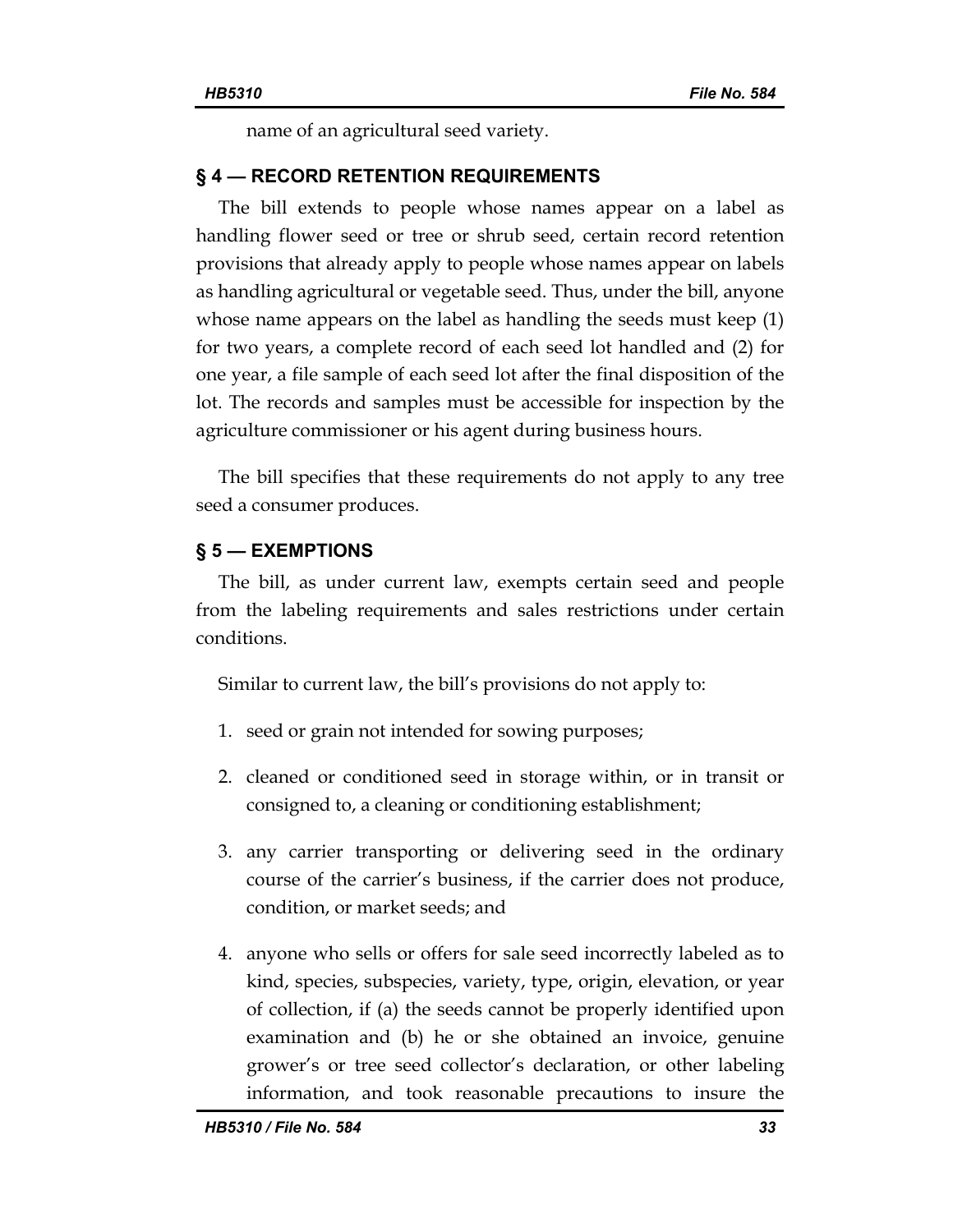label's veracity.

# **§ 6 — COMMISSIONER'S ENFORCEMENT DUTIES AND POWERS**  *Enforcement Duties*

Under current law and the bill, the agriculture commissioner has the duty to enforce Connecticut's seed law. He, or his agent, must:

- 1. sample, inspect, analyze, and test seeds transported, sold, or offered or exposed for sale in Connecticut as he deems necessary to determine if they comply with the labeling requirements;
- 2. promptly notify the seller and the labeler or transporter, as applicable, of any violation, "stop sale" order, or seizure; and
- 3. adopt regulations.

The bill expands the scope of the regulations that the commissioner must adopt. By law, they must include:

- 1. methods of sampling, inspecting, analyzing, testing, and examining seeds and the tolerances to be used;
- 2. provisions necessary for enforcement;
- 3. a prohibited and restricted noxious weed list; and
- 4. reasonable standards of germination for vegetable seeds.

The bill requires that the regulations also include:

- 1. reasonable standards of germination for flower seeds;
- 2. labeling flower seeds with respect to kind and variety or type and performance characteristics for the seeds; and
- 3. lists of the kinds of (a) flower seeds, (b) tree or shrub seeds, and (c) vegetable seeds subject to the respective germination labeling requirements.

### *Enforcement Powers*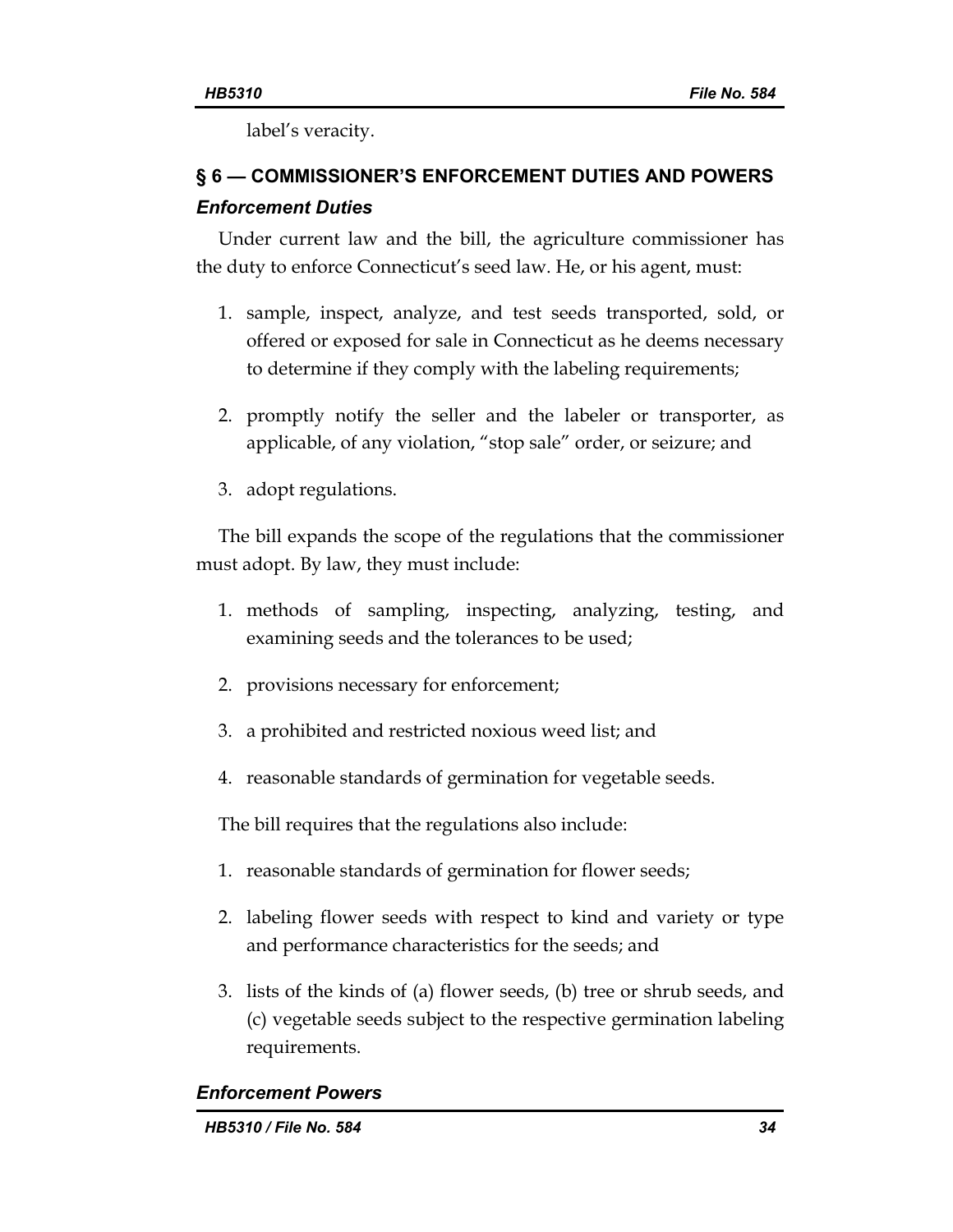By law, the commissioner, in carrying out his duties, may:

- 1. access seeds and related records by entering (a) public or private premises during business hours and (b) a truck or other conveyor when accessible;
- 2. issue and enforce a "stop sale" order (see below) to the owner or custodian of any seed lot;
- 3. establish, maintain, or use seed testing facilities;
- 4. perform or provide for the performance of purity and germination tests for farmers and dealers on request;
- 5. adopt regulations on these purity and germination tests, including a fee to be charged for testing; and
- 6. cooperate with the U.S. Department of Agriculture or any other federal or state agency involved in seed law enforcement.

# **§ 7 — STOP SALE ORDERS**

Under the bill, as under current law, a stop sale order the commissioner issues must prohibit the sale, conditioning, and movement of seed, except on his approval, until the commissioner finds the law's requirements are met and he issues a release from the stop sale order. Anyone aggrieved by a commissioner's order may appeal to Superior Court.

### **§ 8 — SEIZURES AND INJUNCTIONS**

### *Seizures*

Under the bill, as under current law, the commissioner may, upon complaint to the Superior Court, seize any seed lot that does not meet the bill's requirements. If, after an opportunity for a hearing, the court finds the seed does not comply with the bill and orders the condemnation of the seed, the seed must be denatured, processed, destroyed, relabeled, or otherwise disposed of in compliance with law.

### *Injunctions*